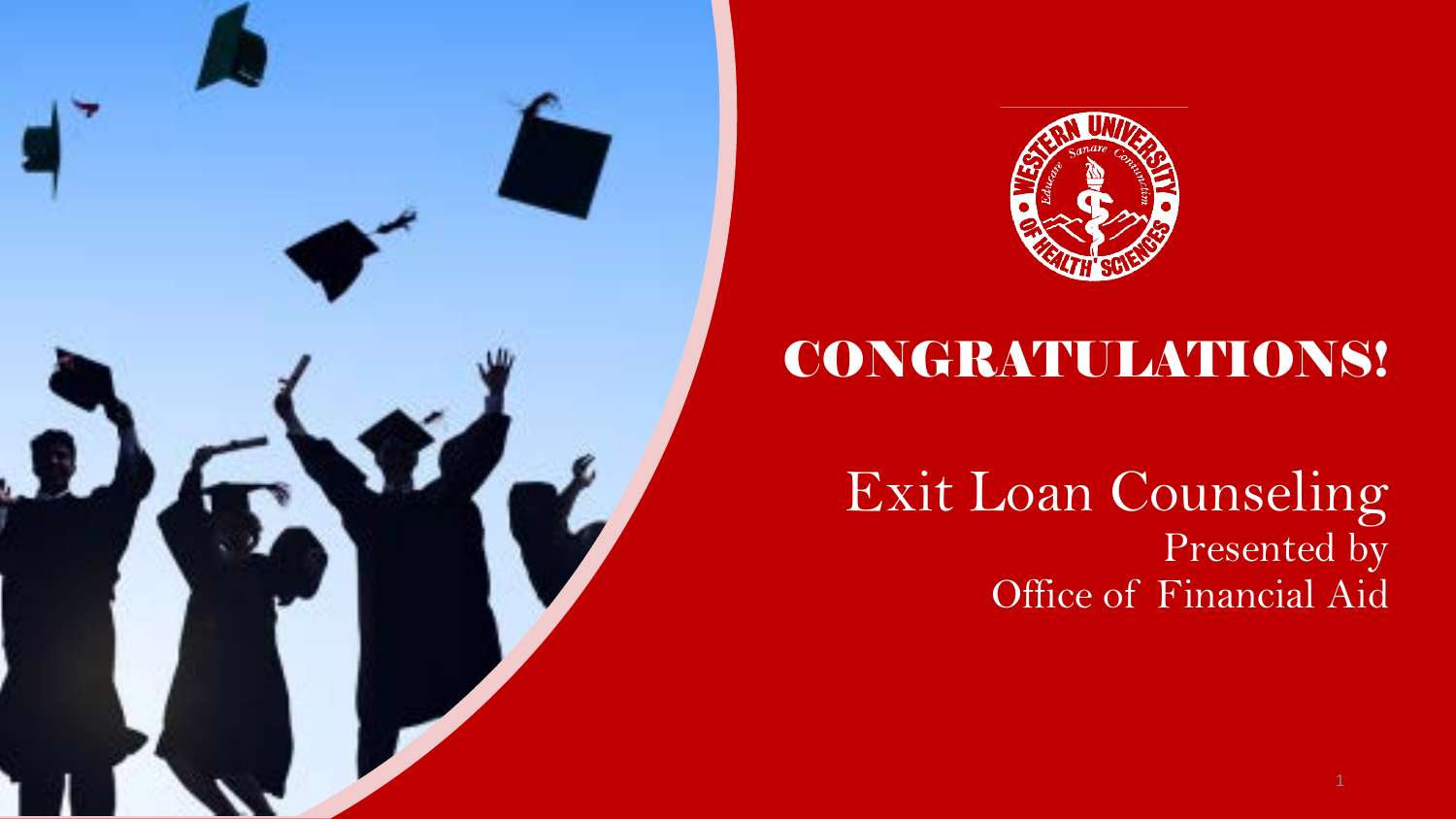



# Mandatory Requirements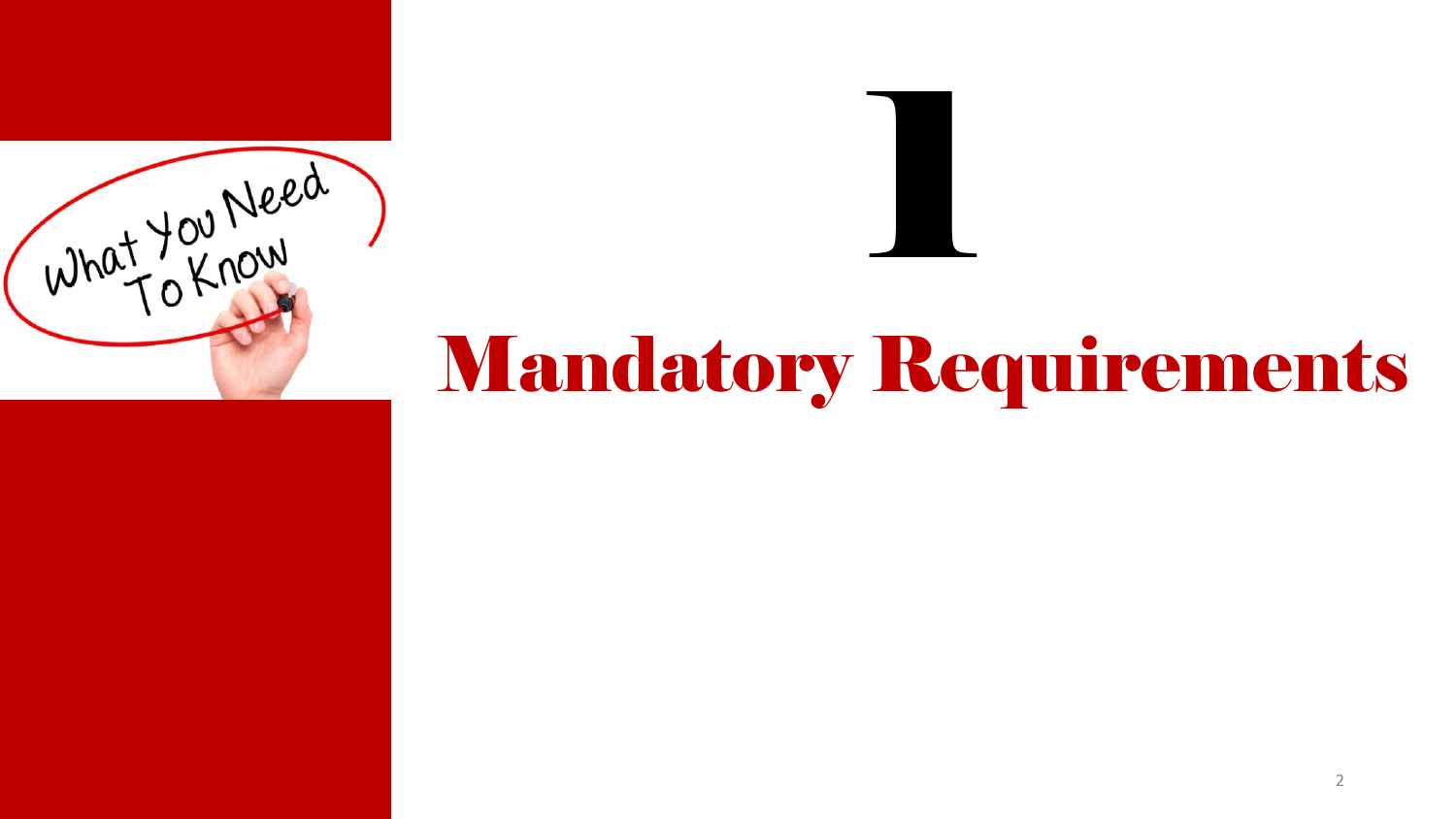

## Mandatory Requirements

#### **Department of Education Loans (Title IV)**

 $\Box$  Complete the mandatory [Exit Counseling](https://studentloans.gov/myDirectLoan/index.action) online

• An email will be sent to you with instructions on how and when to do this requirement.

#### **Types of loans**

- Direct Unsubsidized
- Graduate PLUS

#### **Alternative Loans**

**Q**Contact each private lender

 $\Box$  Review your [credit report](https://websites.westernu.edu/financial-literacy/wp-content/uploads/2015/08/ed_fund_free_credit_report.pdf) if you are unsure who the lender is  $\Box$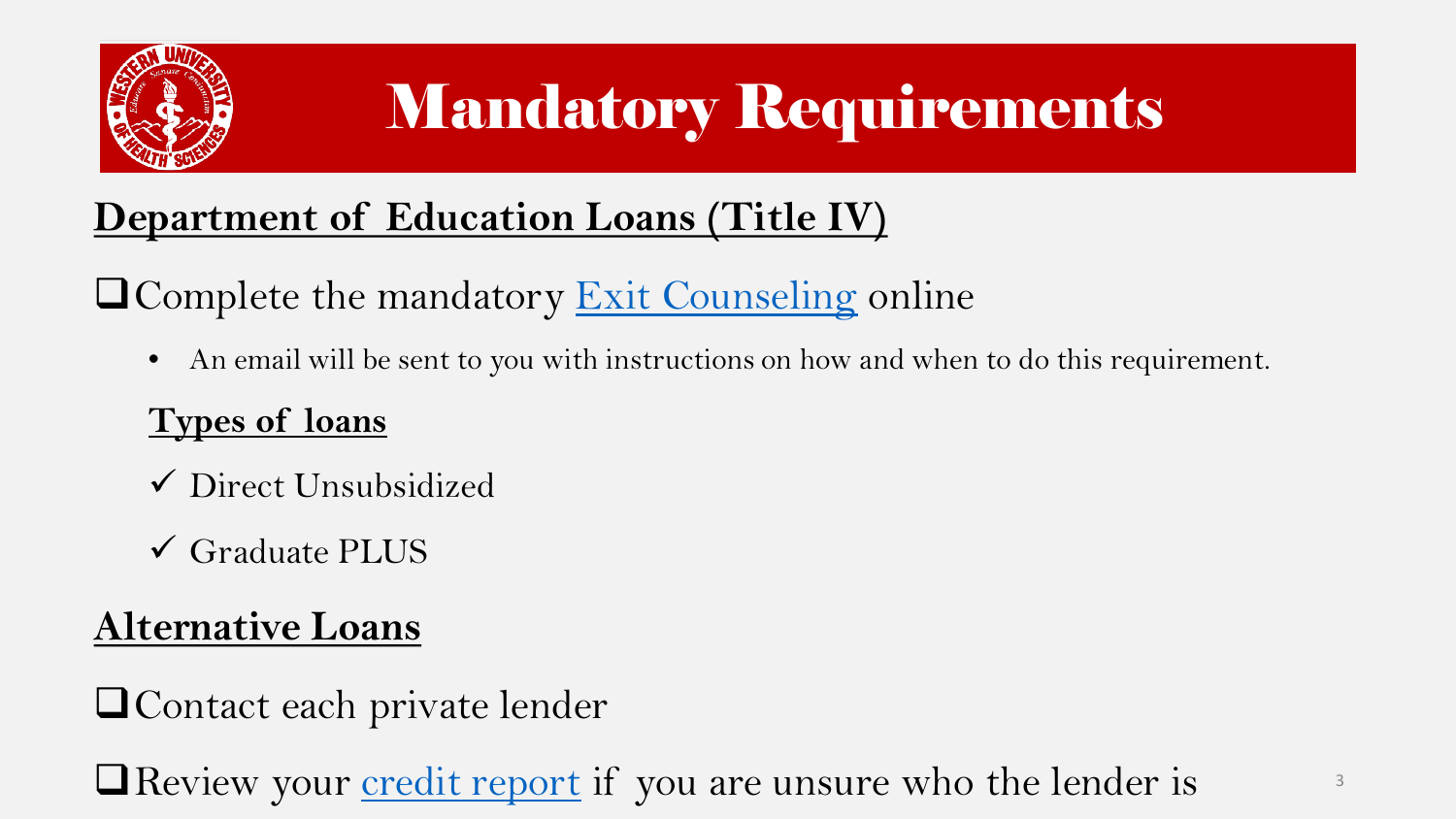

## Mandatory Requirements

#### **Health Professional Student Loans Title VII**

Review your account on [Heartland ECSI](https://www.heartlandecsi.com/)

 $\Box$  Review [finaid.org](http://finaid.org/calculators/loanpayments.phtml) for estimated repayment amounts (this is a generic loan

calculator so you will need to enter your personal loan history)

#### **Types of loans**

Primary Care Loan (PCL)

Loan for Disadvantage Student (LDS)

Health Professions Student Loan (HPSL)

 $\checkmark$  Nursing Loan Programs (NSL)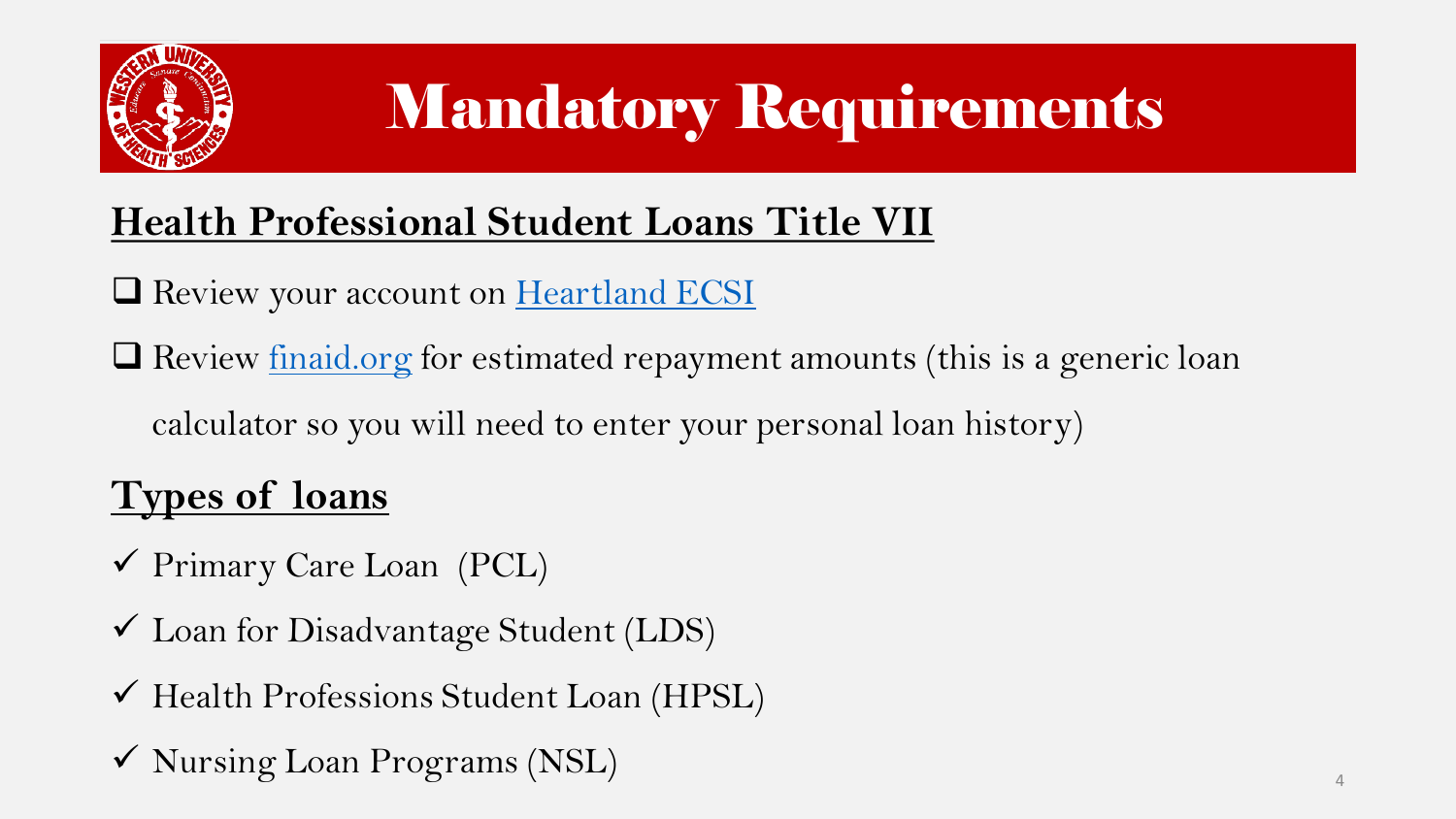



# Total Debt what – who - when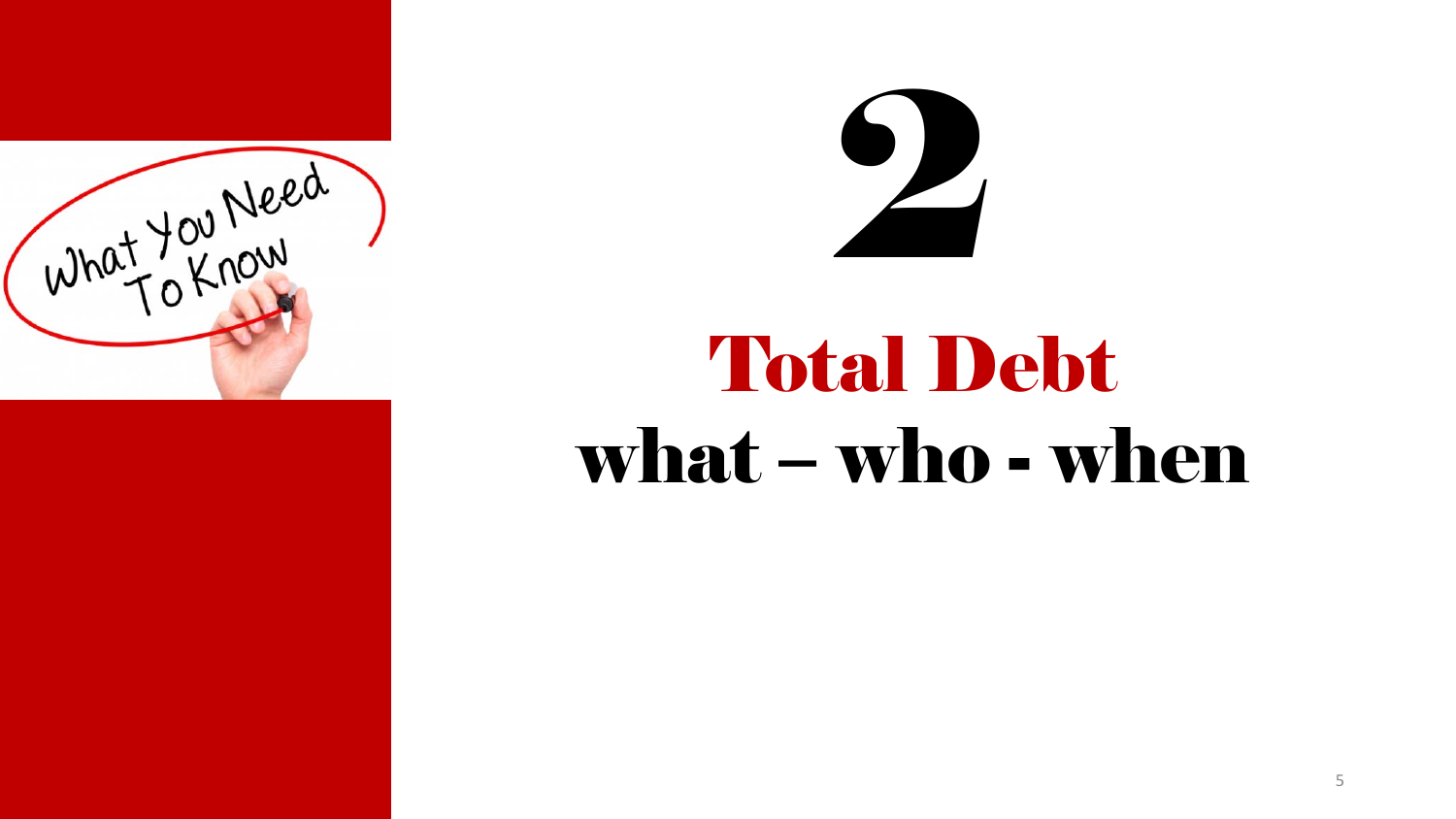

#### Total Debt: What-Who-When

#### **STEPS for Department of Education Loans Title IV Only:**

- 1) Login to the [National Student Loan Data System \(NSLDS\)](https://nslds.ed.gov/nslds/nslds_SA/)
- 2) Left side of the screen, select "Financial Aid Review"
- 3) Then select "accept"
- 4) Login to the site using your FAFSA login information
	- Once you get into the site a list of your loans will be shown.
	- Click on the number  $(1,2,3,$  etc.) and scroll down to view your <u>loan servicer(s)</u> information.
- 5) [Six month Grace Period](https://studentaid.ed.gov/sa/repay-loans/understand) is a set period of time before you must begin repayment on your loan. 6

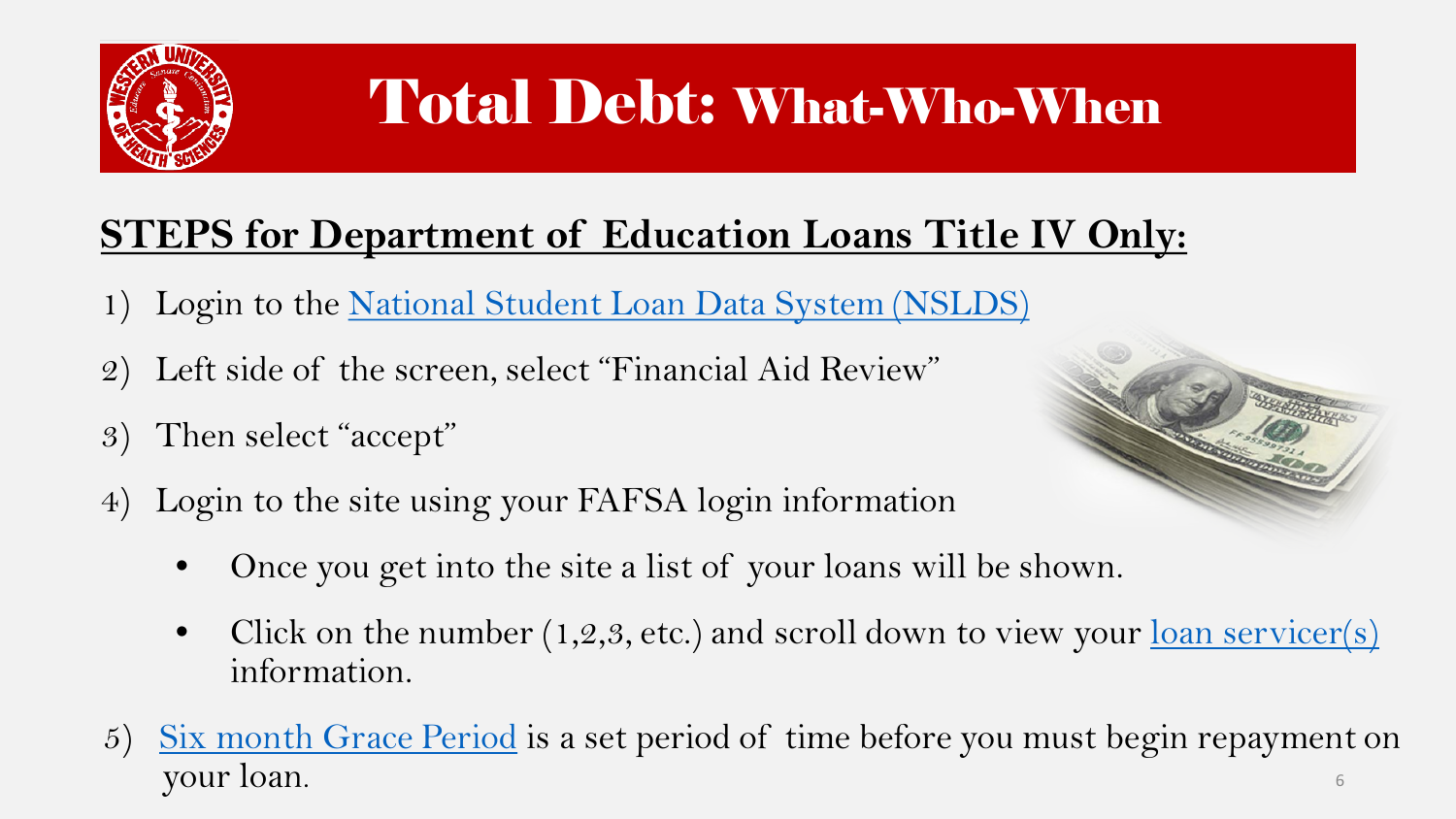



## Rights & Responsibilities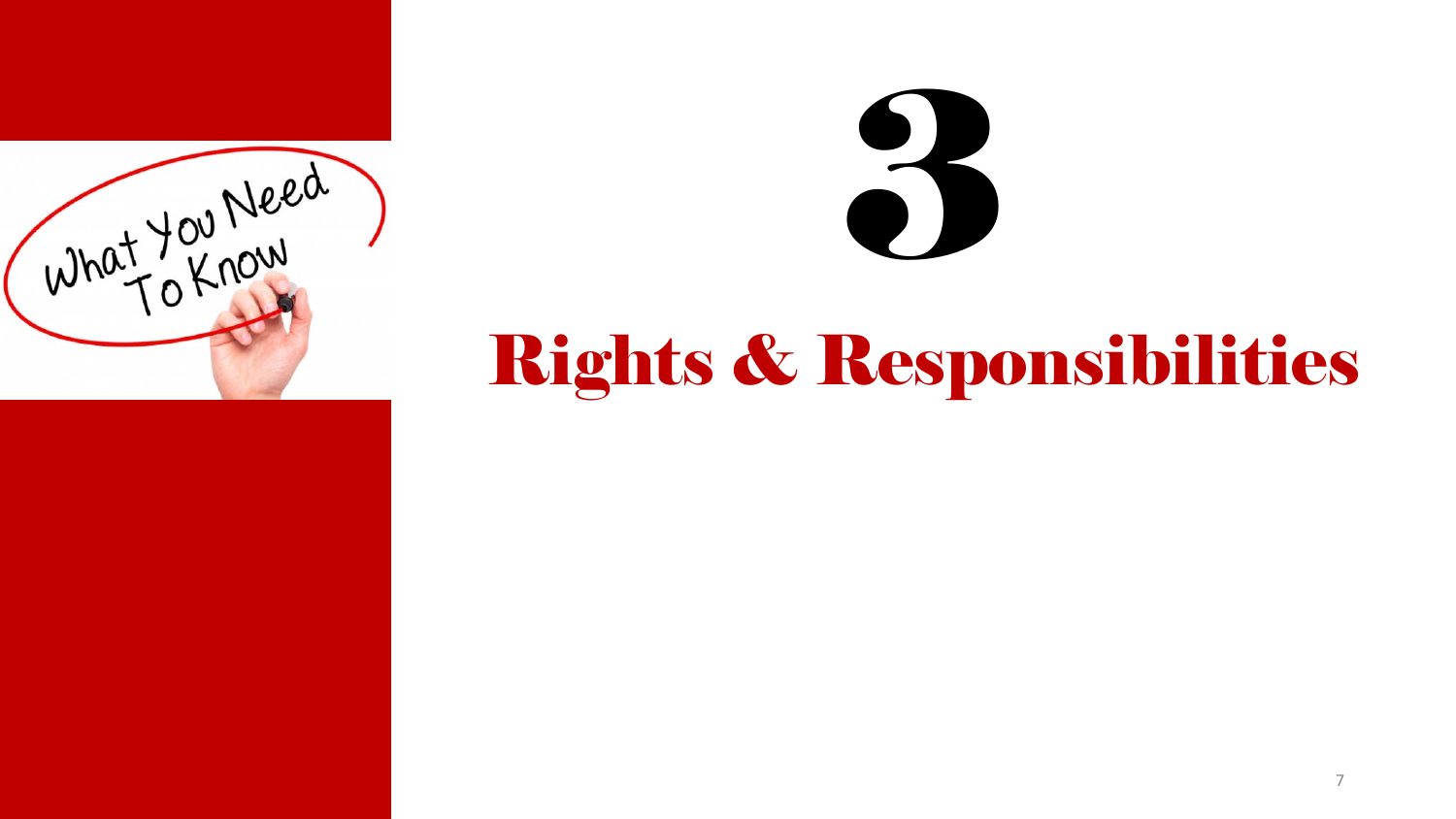

# Your Rights

#### **RECEIVE THE FOLLOWING:**

- **Copy of your signed Master Promissory Note**
- Disclosure Statement
- Six-month grace period
- **Prepay all or part of your loan without penalty**
- **If eligible, deferments & forbearance**
- Written notice if your loan is transferred
- **Proof of discharge after repaying loan in full**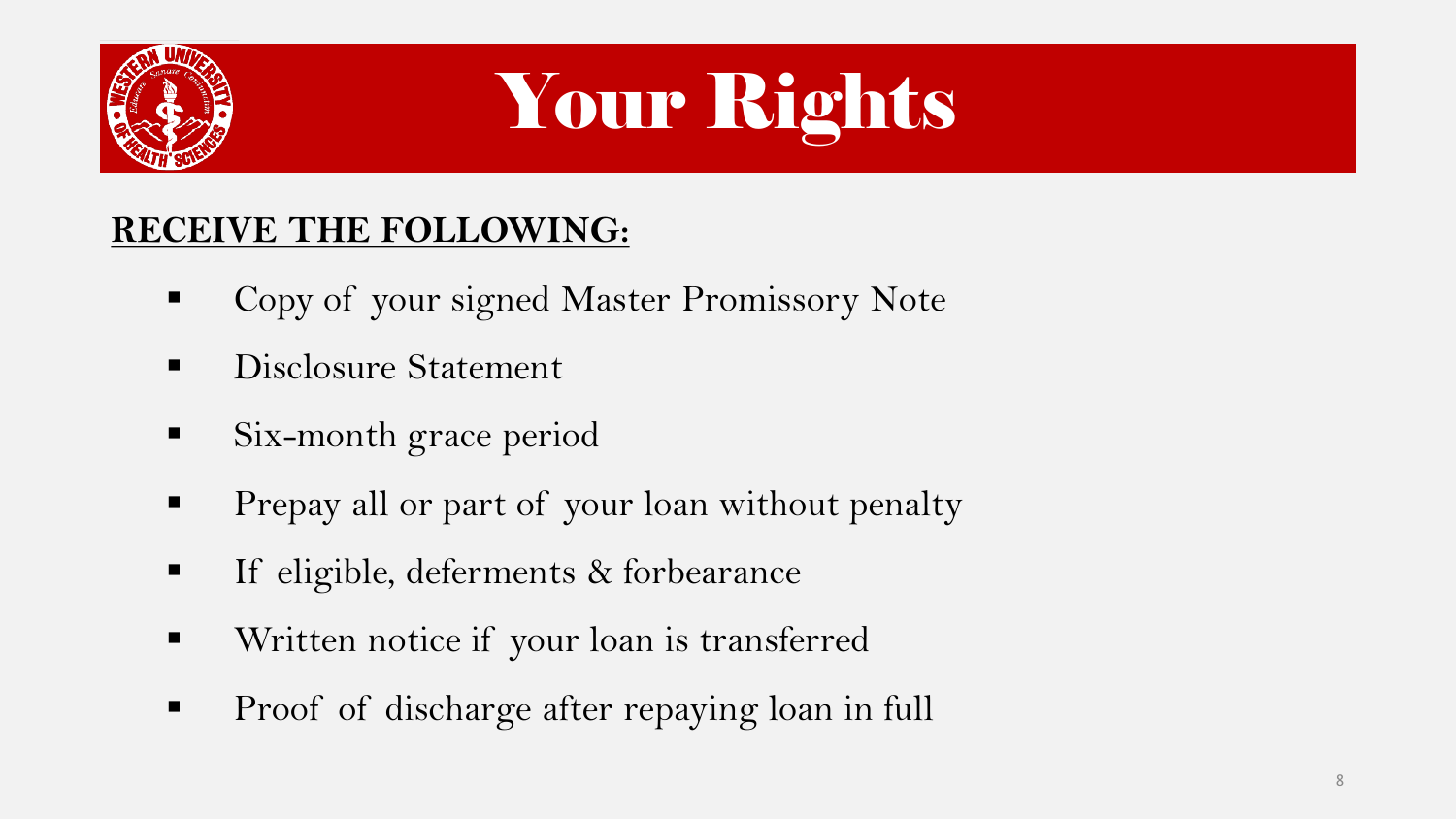

# Your Responsibilities

#### **DO THE FOLLOWING:**

- Choose a plan during grace period
- Repay your  $\text{loan}(s)$
- Make on-time monthly payments
- **Protect your FICO score**
- Read correspondence from loan servicer
- Notify loan servicer of changes within 10 days
- Contact your <u>[loan servicer](https://studentaid.ed.gov/sa/repay-loans/understand/servicers)</u> for help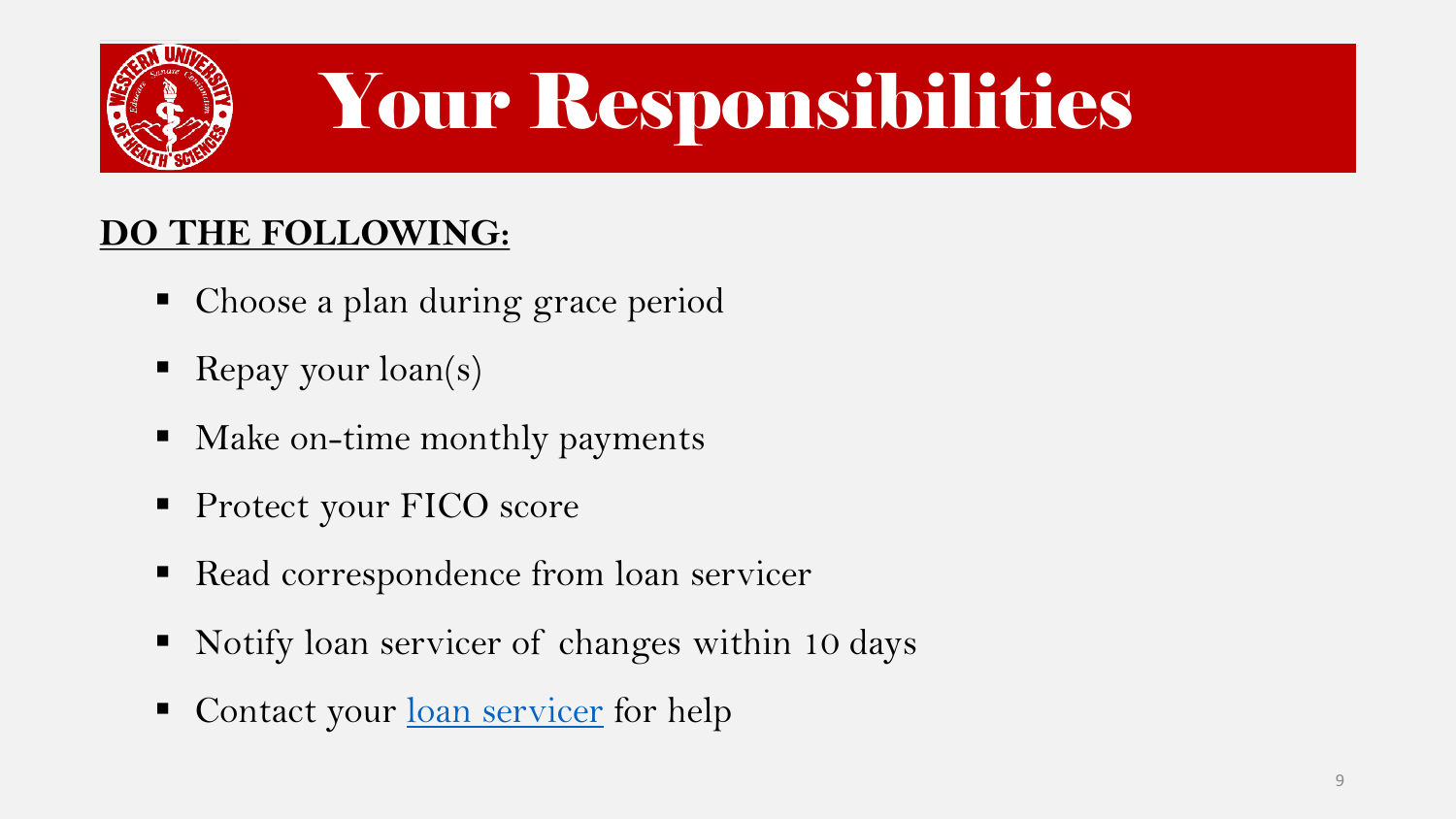



## Loan Repayment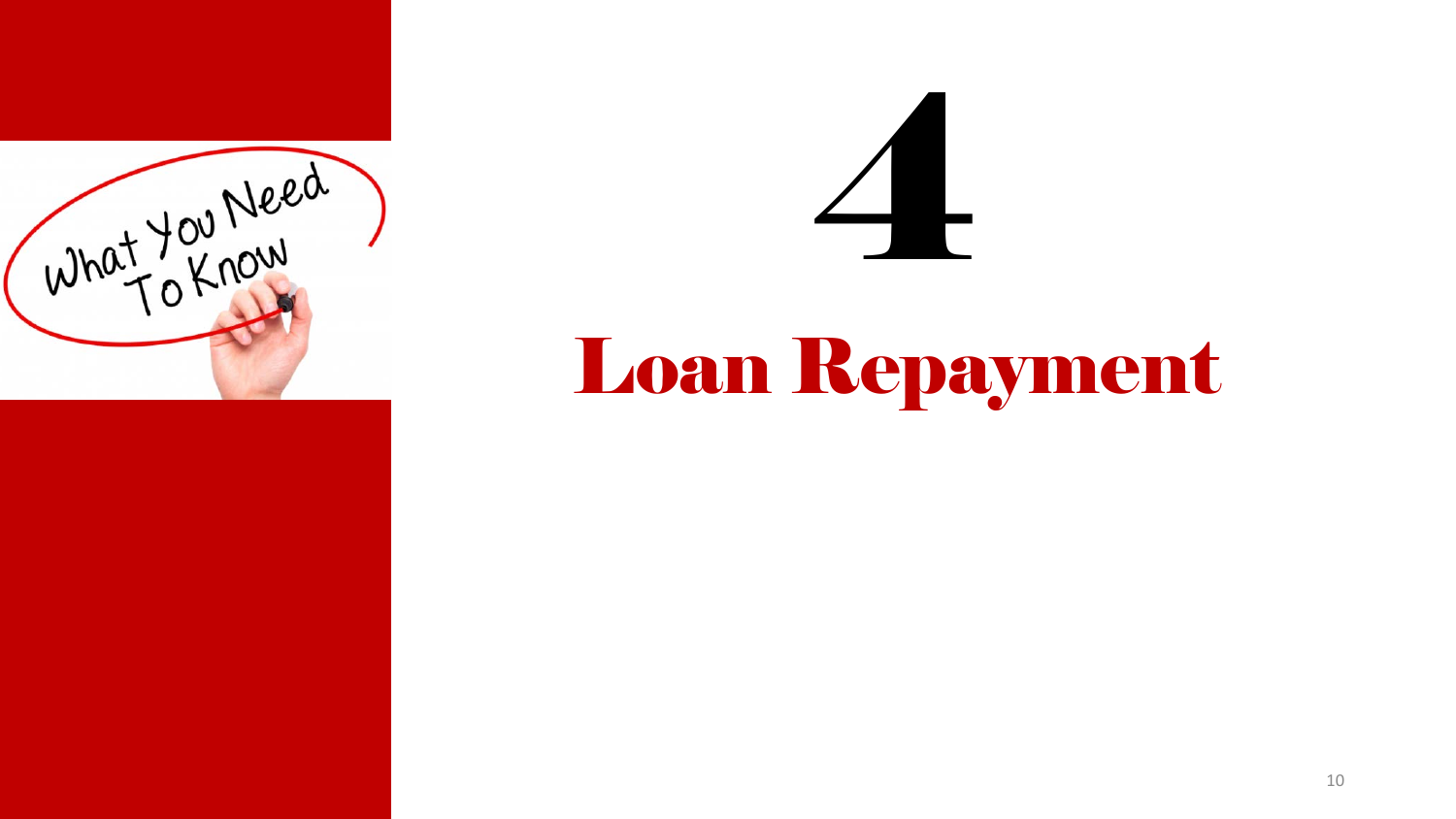

## Loan Repayment Plans



#### [Standard Repayment](https://studentaid.ed.gov/sa/repay-loans/understand/plans)

 Shortest time and pay the least amount of *interest* over the life of your loan. Payments are fixed.

#### [Graduated Repayment](https://studentaid.ed.gov/sa/repay-loans/understand/plans)

 Payments begin low then increases…



#### [Extended Repayment](https://studentaid.ed.gov/sa/repay-loans/understand/plans)

- Lower monthly payments over a longer period of time.
- You will pay more over time than under the 10 year Standard Plan.



#### [Income Driven Repayment](https://studentaid.ed.gov/sa/repay-loans/understand/plans/income-driven)  Plans

 Designed to make your student loan debt more manageable by reducing your monthly payment amount.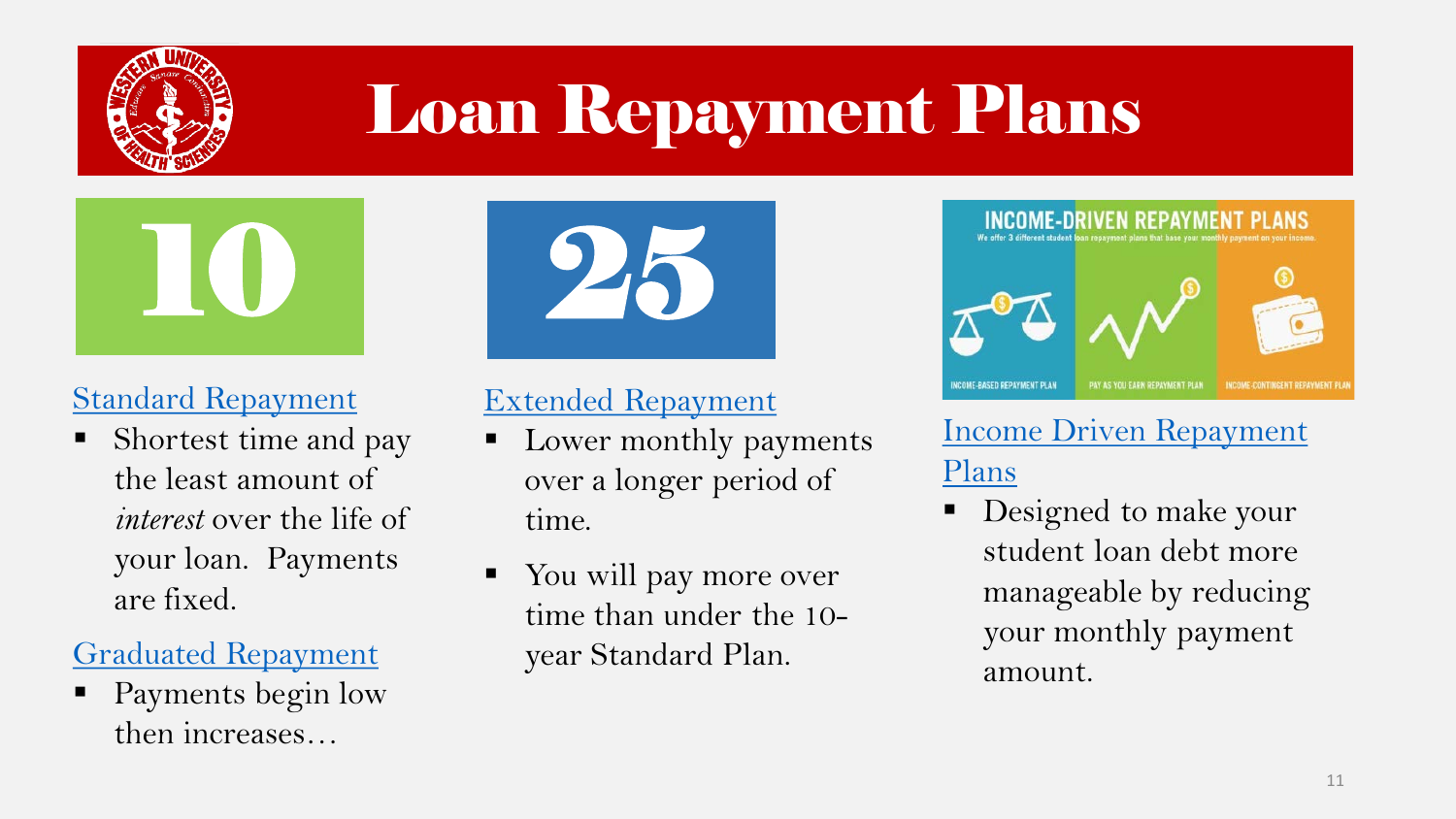

### Estimate Your Payments

#### **[Federal Student Aid Loan Calculator](https://studentloans.gov/myDirectLoan/repaymentEstimator.action?_ga=2.231708895.1714237011.1520210672-159790822.1517954184)**

- **1. [Login:](https://studentloans.gov/myDirectLoan/repaymentEstimator.action?_ga=2.231708895.1714237011.1520210672-159790822.1517954184)** Use your FSA ID Username or Email Address and FSA ID Password
	- Once you login to the site you will see your total federal loans.

| An OFFICE of the U.S. DEPARTMENT of EDUCATION           | Federal Student Aid   Student Loans.gov                                                                   | Español<br>Log In | $MENU \equiv$ |  |  |  |
|---------------------------------------------------------|-----------------------------------------------------------------------------------------------------------|-------------------|---------------|--|--|--|
| REPAYMENT ESTIMATOR                                     |                                                                                                           |                   |               |  |  |  |
| Repayment Plans<br>Estimate Your Payments<br>Next Steps | You're currently not logged In!<br>You must log in to complete and submit federal student loan processes. |                   | <b>LOG IN</b> |  |  |  |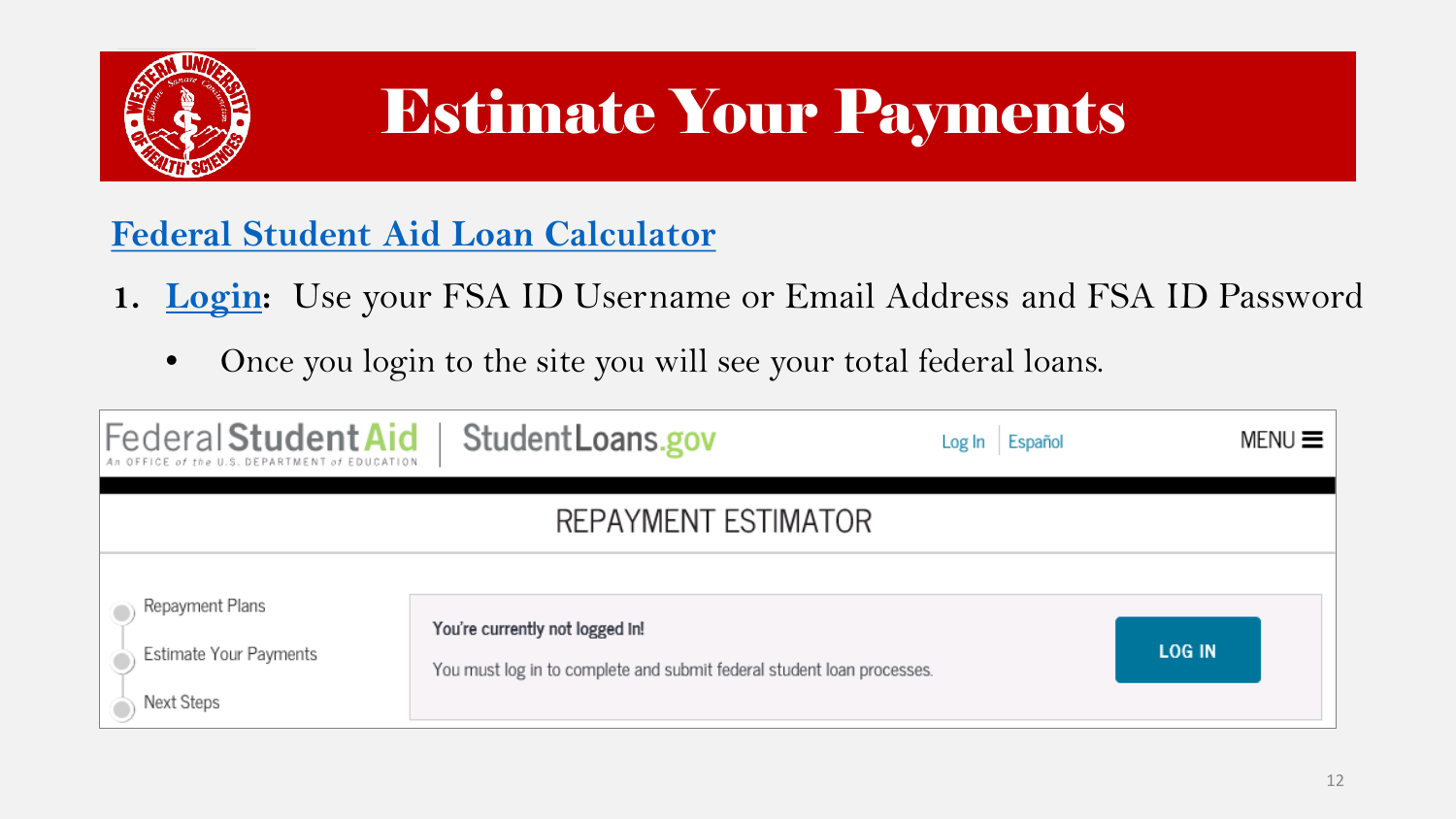

# Example

#### **Borrower:**

- **Single**
- No dependents
- Salary of \$85,000.00
- **Lives in California**
- Avg. debt of \$227,000.00
- $\blacksquare$  At 7.0% interest rate

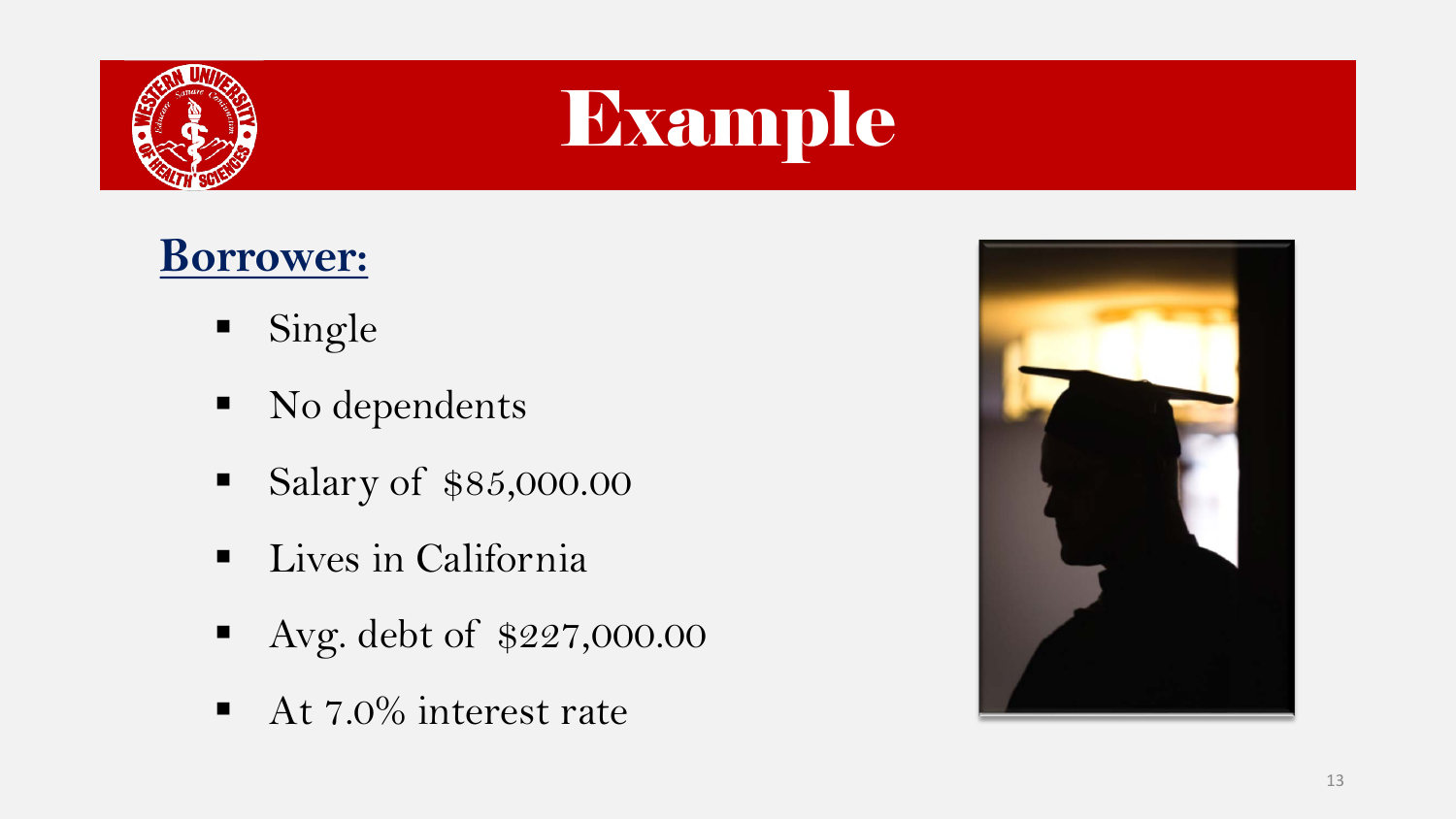

## 10 and 25 Year Plans

| <b>Repayment Plan</b>     | Number of<br><b>Months</b> | <b>Estimated First</b><br><b>Monthly Payment</b> | <b>Estimated Total</b><br><b>Amount Paid</b> |
|---------------------------|----------------------------|--------------------------------------------------|----------------------------------------------|
| Standard                  | 120                        | \$2,636.00                                       | \$316,279.00                                 |
| Graduated                 | 120                        | \$1,524.00                                       | \$341,074.00                                 |
| Extended Fixed            | 300                        | \$1,604.00                                       | \$481,317.00                                 |
| <b>Extended Graduated</b> | 300                        | \$1,324.00                                       | \$520,720.00                                 |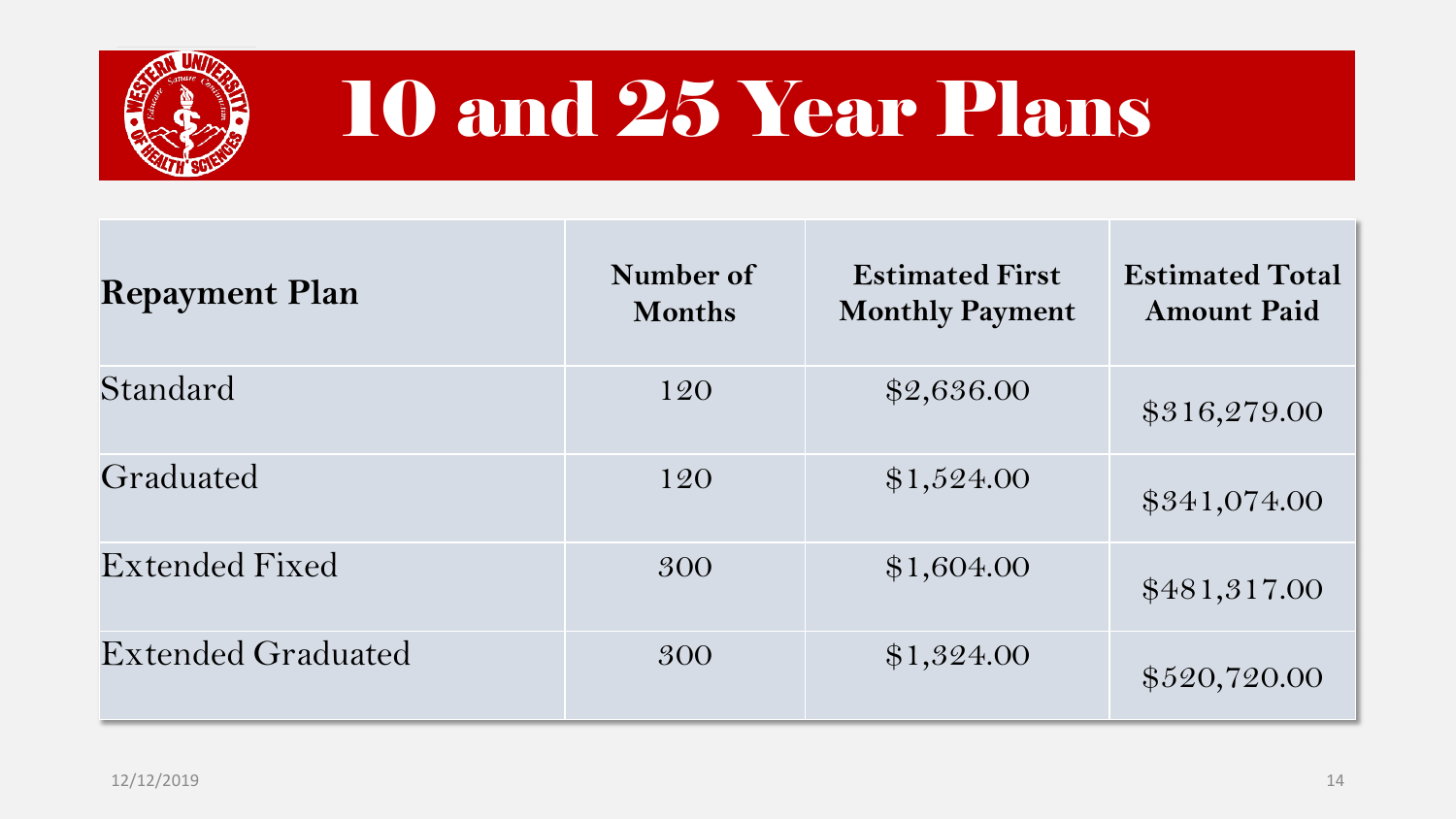

#### Income Driven Repayment Plans

| <b>Repayment Plan</b><br>(Programs have loan forgiveness) | Number of<br><b>Months</b> | <b>Estimated First</b><br><b>Monthly Payment</b> | <b>Estimated Total</b><br><b>Amount Paid</b> |
|-----------------------------------------------------------|----------------------------|--------------------------------------------------|----------------------------------------------|
| Revised Pay As You Earn (REPAYE)                          | 300                        | \$557.00                                         | \$344,389.00                                 |
| Pay As You Earn (PAYE)                                    | 240                        | \$557.00                                         | \$235,090.00                                 |
| Income-Based Repayment (IBR)                              | 300                        | \$835.00                                         | \$508,003.00                                 |
| <b>IBR</b> for New Borrowers                              | 240                        | \$557.00                                         | \$235,090.00                                 |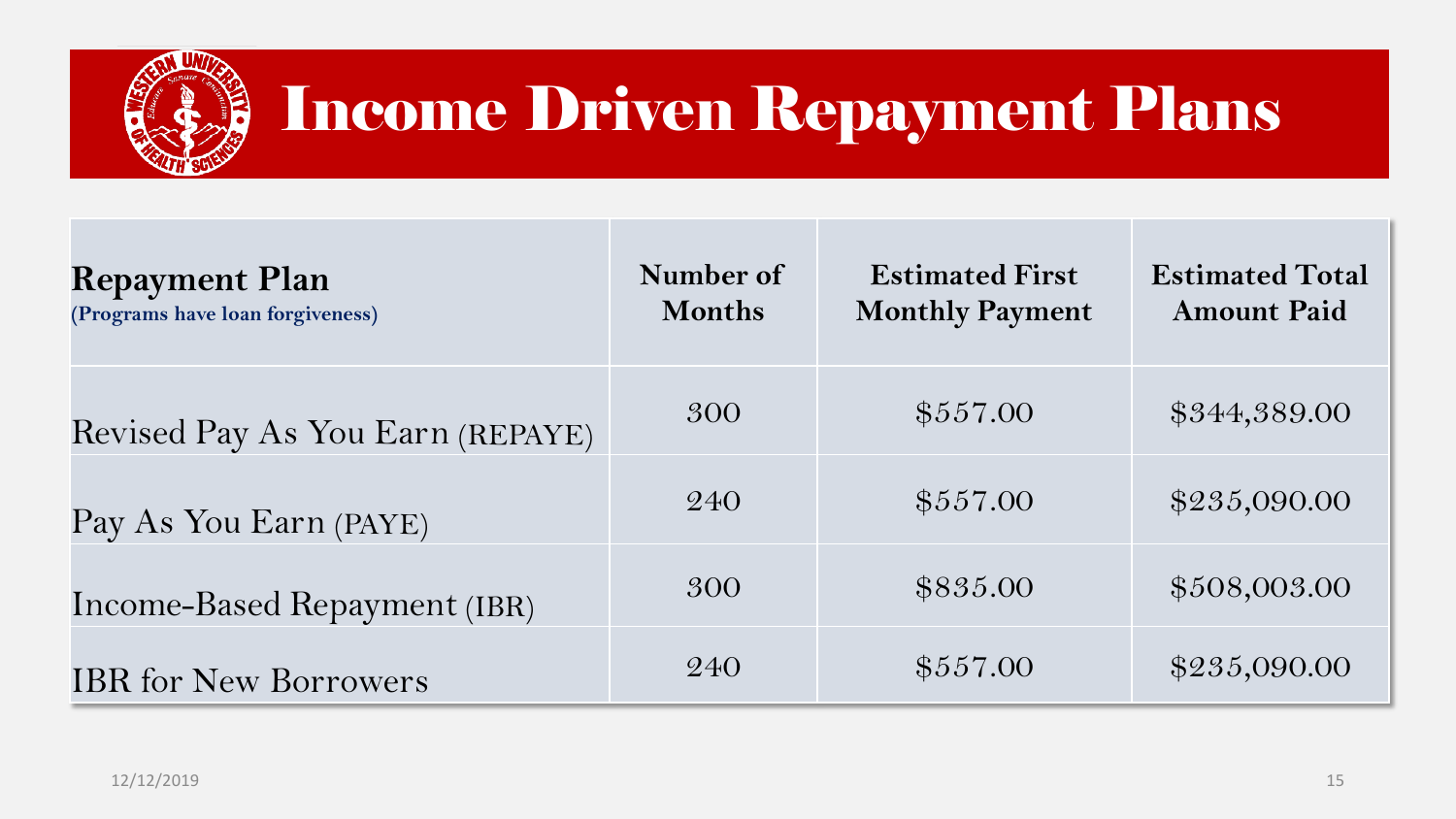

# 

#### Deferment & Forbearance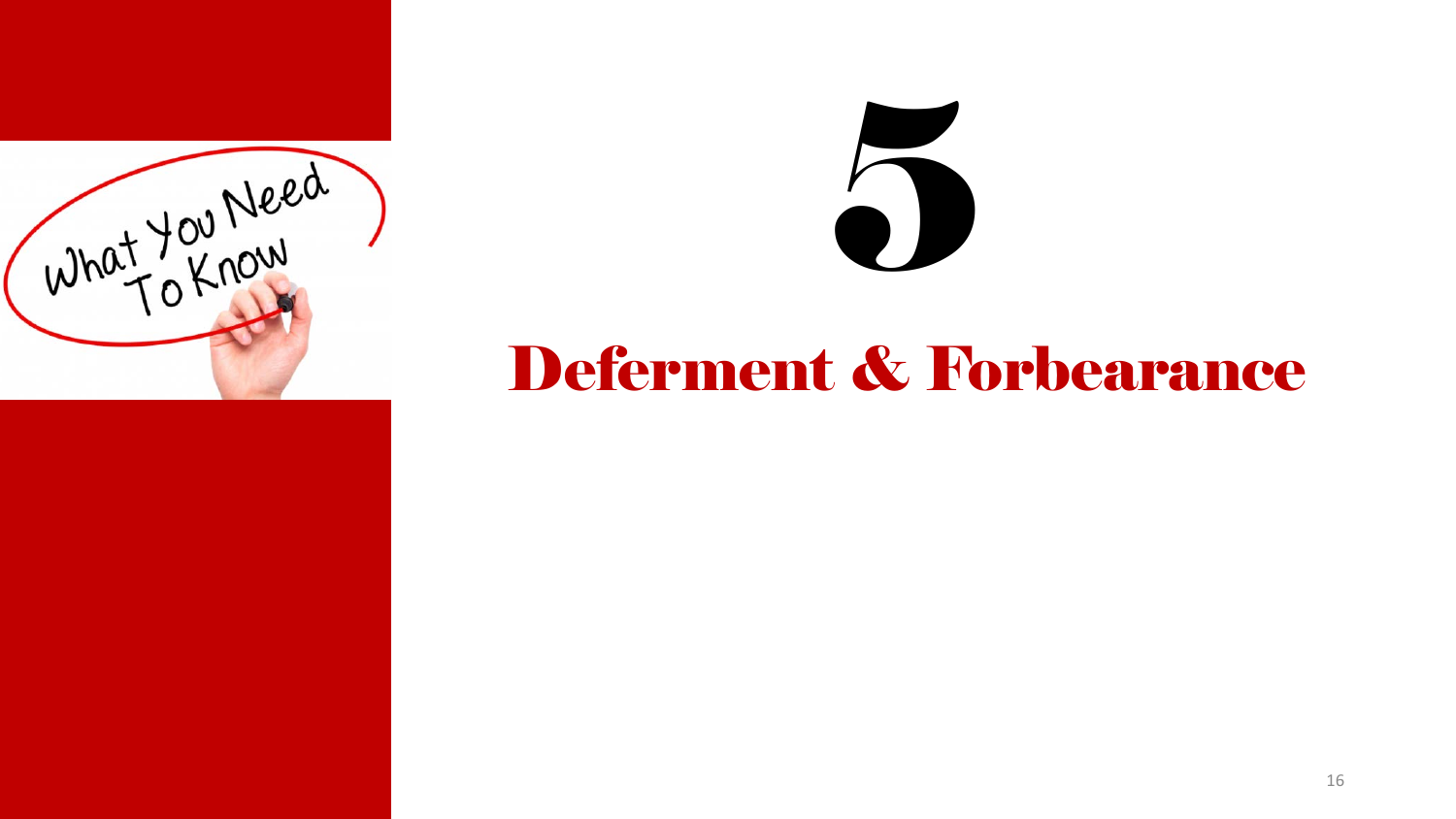

**Deferment:** A period where repayment of the principal and interest of loan is delayed.

#### **Forbearance:** maybe granted if:

- You are unable to make scheduled payments
- Do not qualify for deferment
- Allow either reduce monthly payment or stop for up to 12 months
- Interest continues to accrue on all loans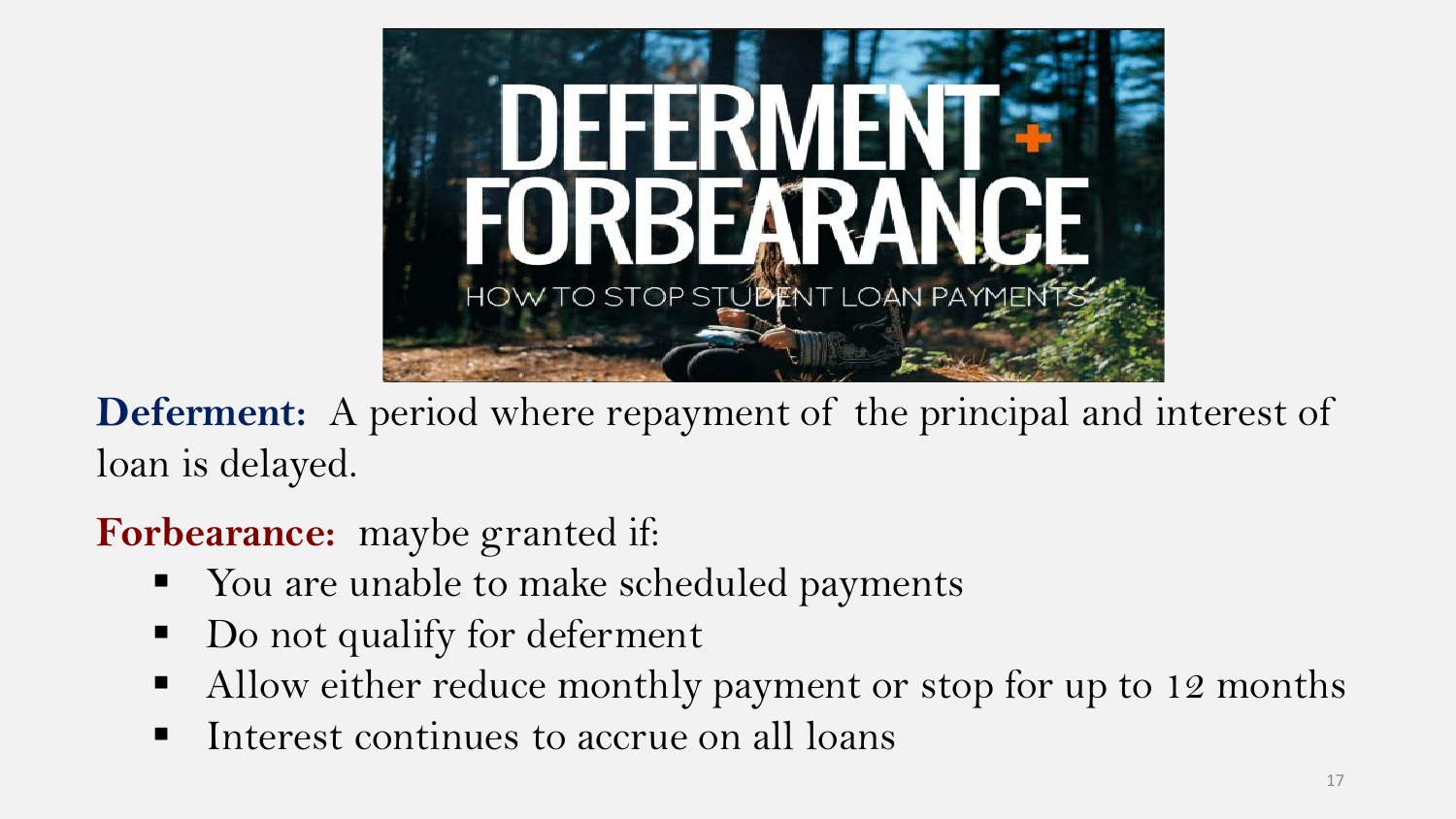



### Consolidation & Refinancing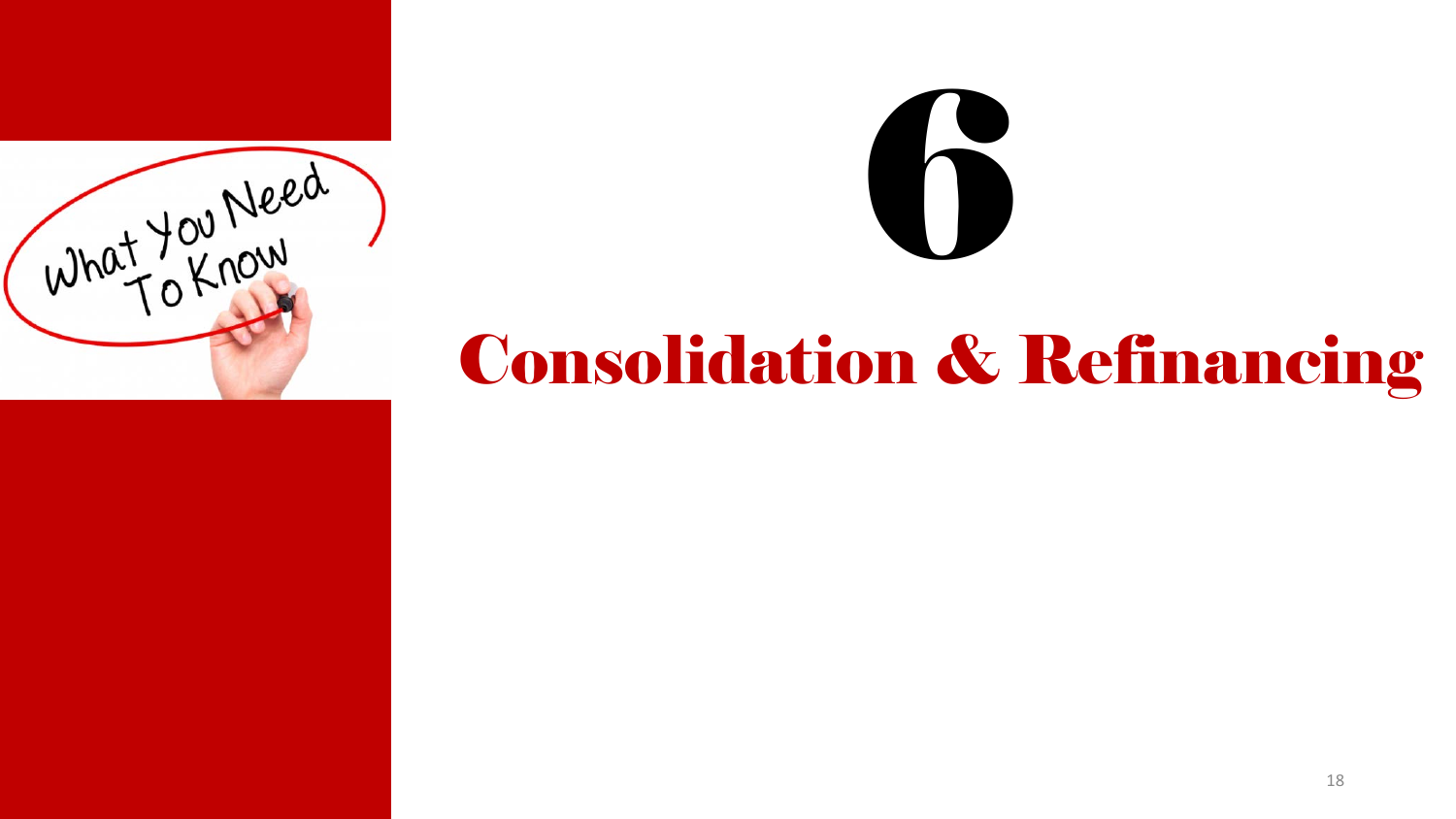

# Loan Consolidation

#### **Direct Consolidation combines multiple federal loans into one**



- New rate is based on weighted average
- Loss of grace period
- No cost to consolidate

#### **Eligible Loans**

19 Federal Family Education Loan (FFELP), William D. Ford Direct Loan (DL), Perkins, Health Professions Student Loan (HPSL), Loans for Disadvantaged 12/12/2019 Students (LDS) & Nursing Student Loans (NSL)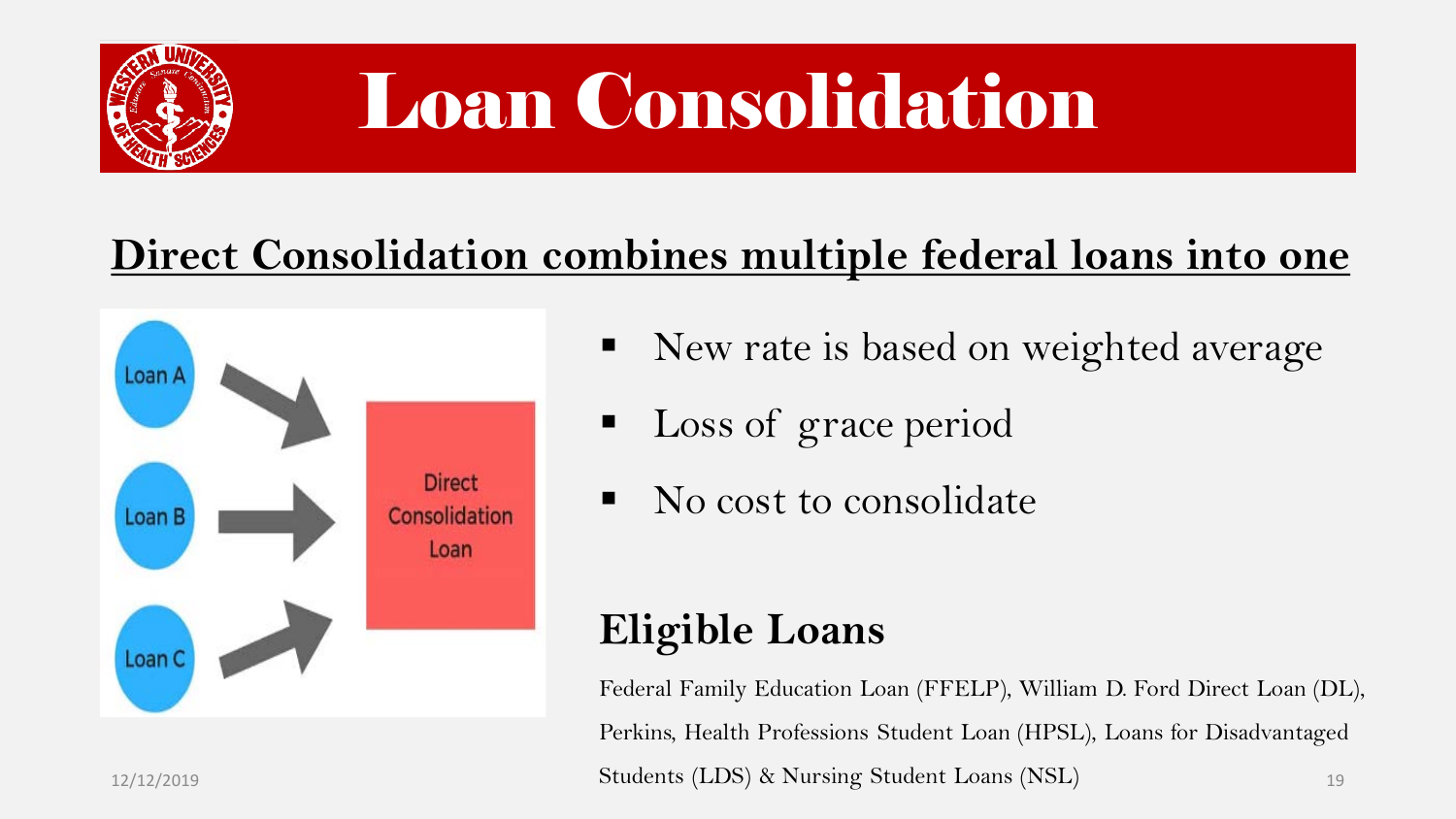

# Loan Refinancing

#### **New private student loan that pays off previous student loans**

- Approval and interest rate is based on credit score
- Cosigner may be required
- Loss of federal student loan protections and benefits
- Can combine private and federal loans
- May be able to refinance Parent PLUS loans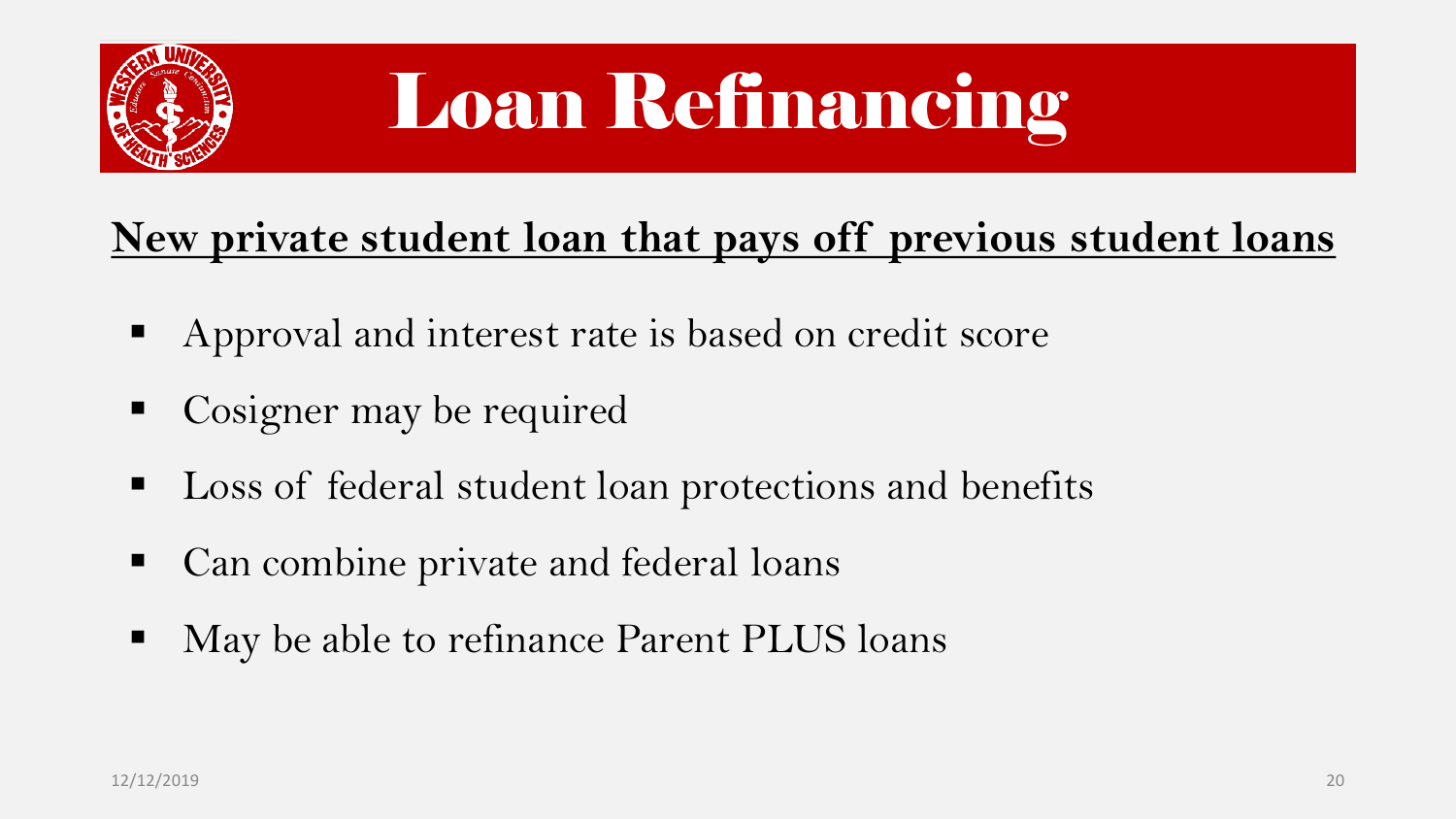

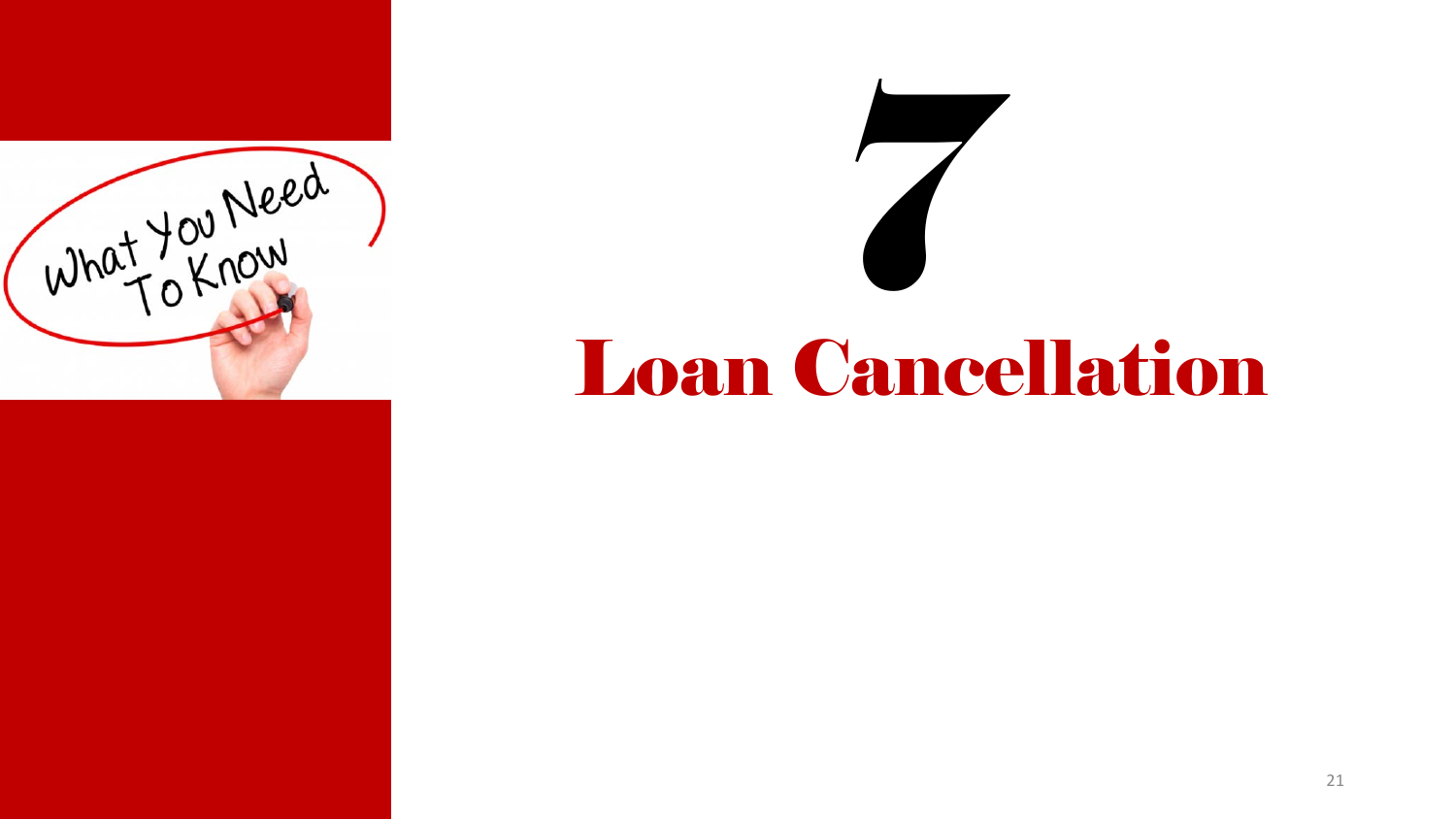

## Loan Cancellation

#### **Eligible Reasons**

- Borrower's total and permanent disability, or death
- Closed school
- False loan certification (identity theft)
- School failed to return loan funds to servicer
- Contact your <u>loan servicer(s)</u> to apply

CANCELLED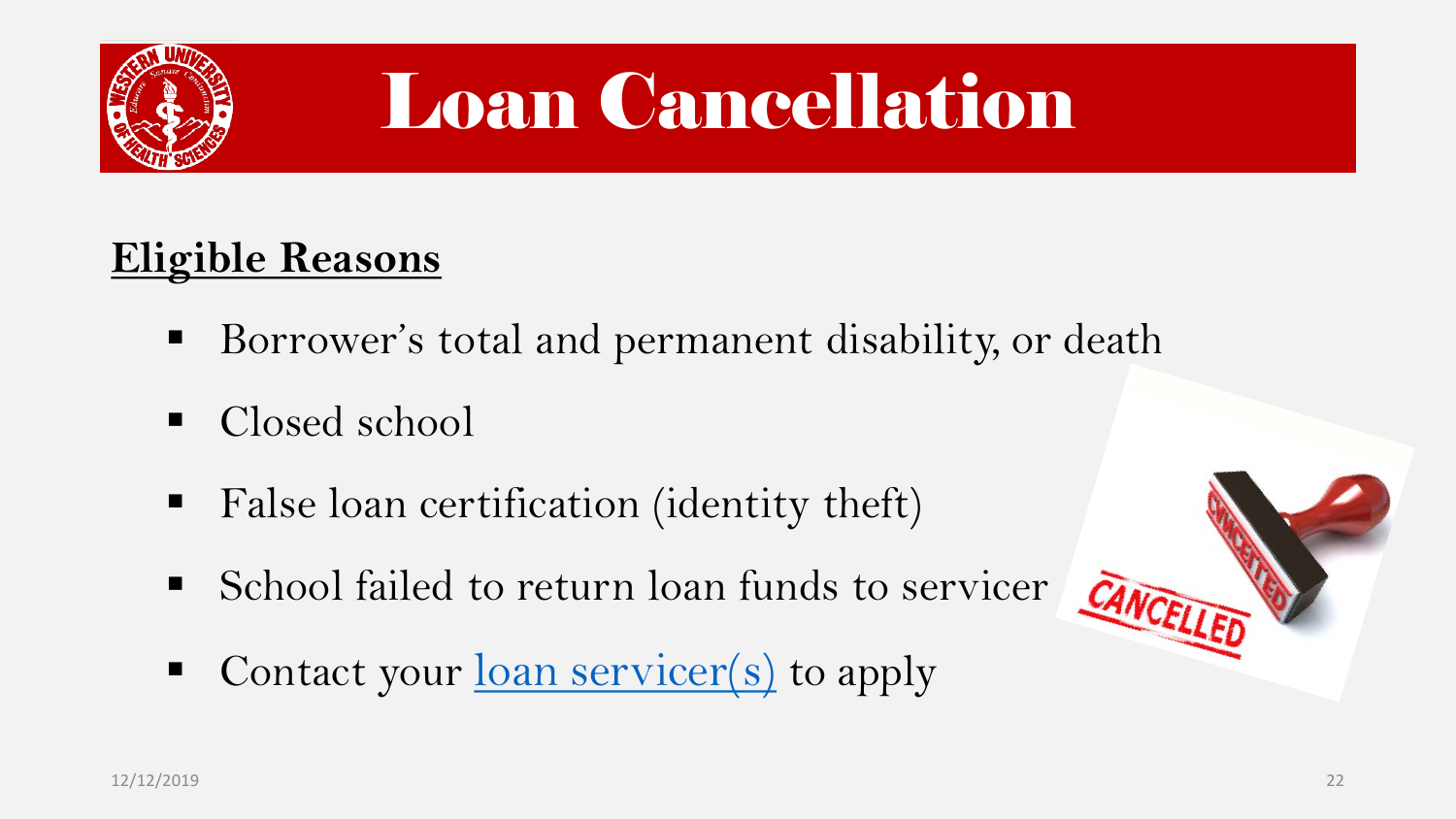

# Delinquency & Default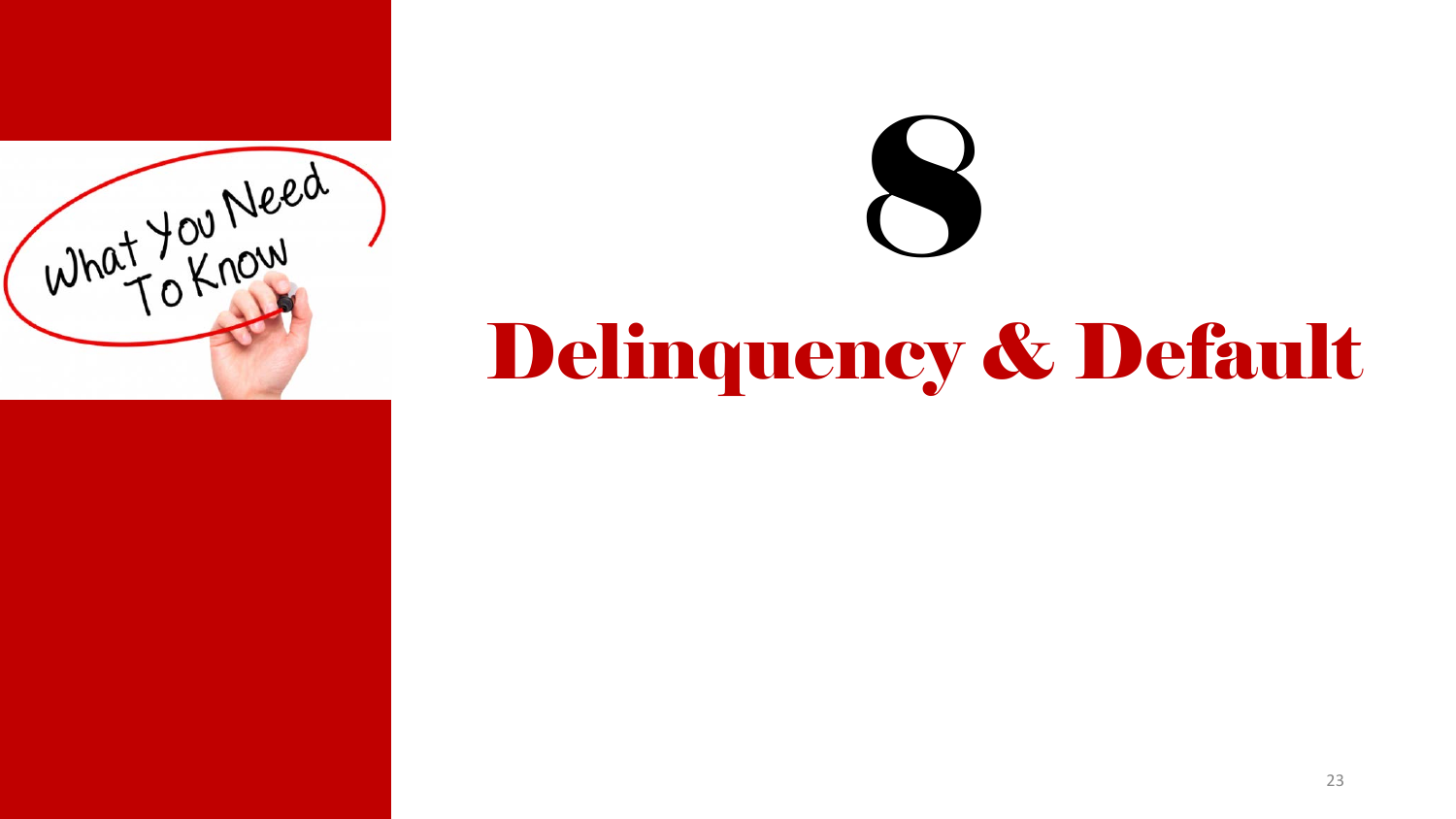

# Delinquency & Default

- **Payments received one day late is considered** delinquent
- Delinquent payments are reported to credit bureaus
- School failed to return loan funds to servicer
- Contact <u>[loan servicer\(s\)](https://studentloans.gov/myDirectLoan/additionalInformation.action)</u> for help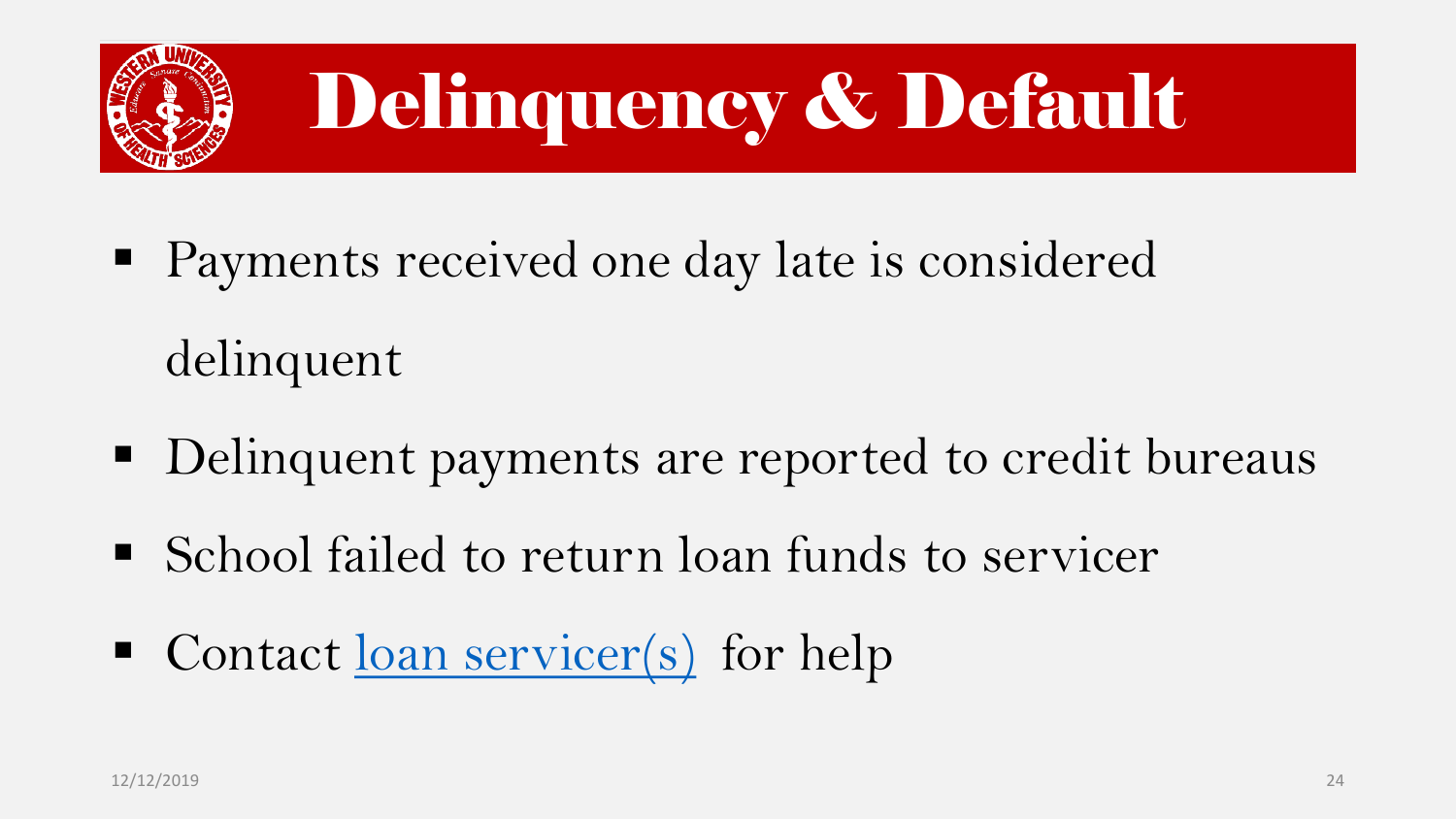

## Consequences of Default

- Full amount of loan is due
- **Deferment and forbearance options eliminated**
- Loss of eligibility for future financial aid
- **Professional licenses revoked**
- **Loss of eligibility for some federal or state jobs**
- Wage garnishment
- **Tax refunds revoked**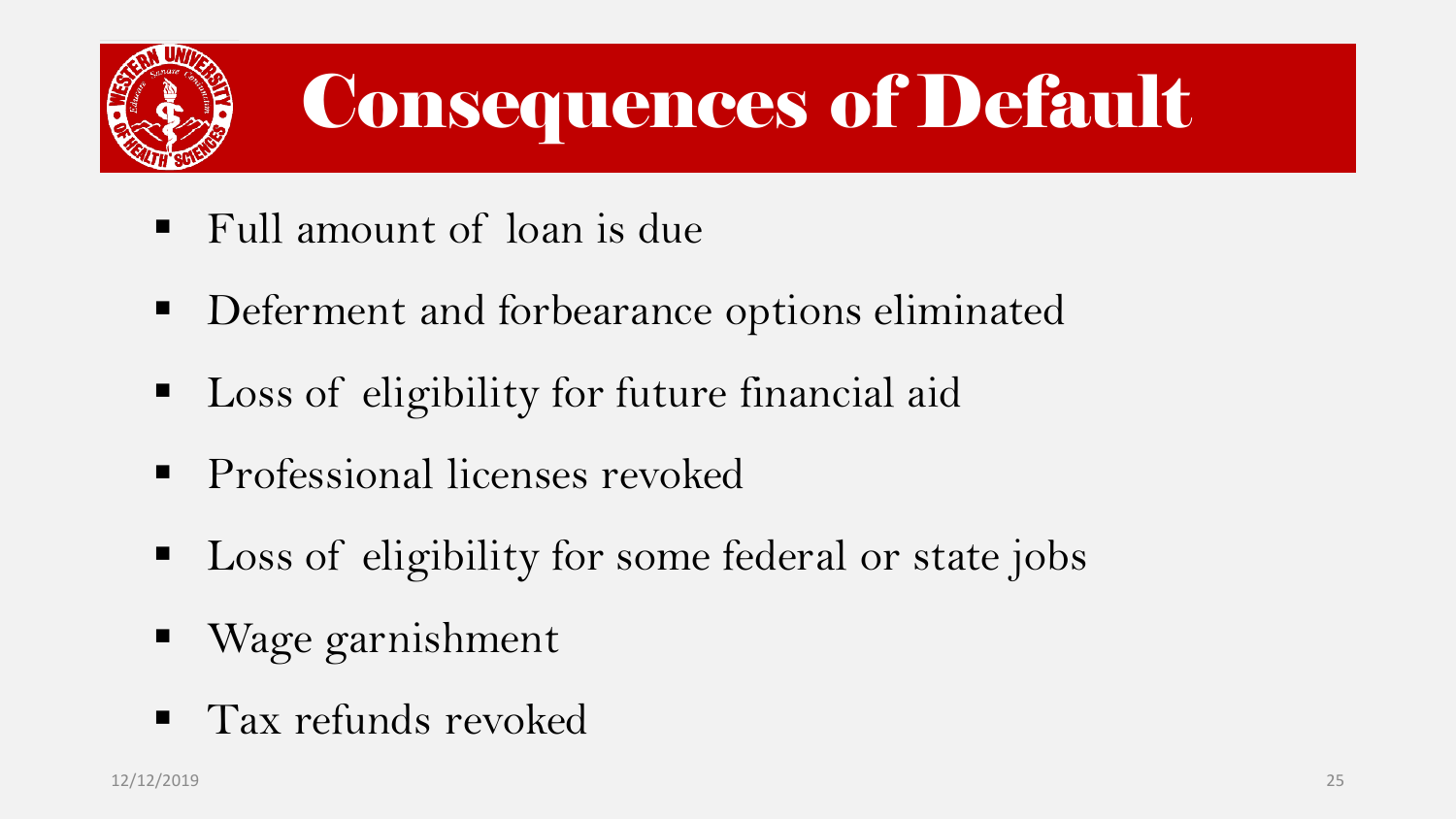



#### Resources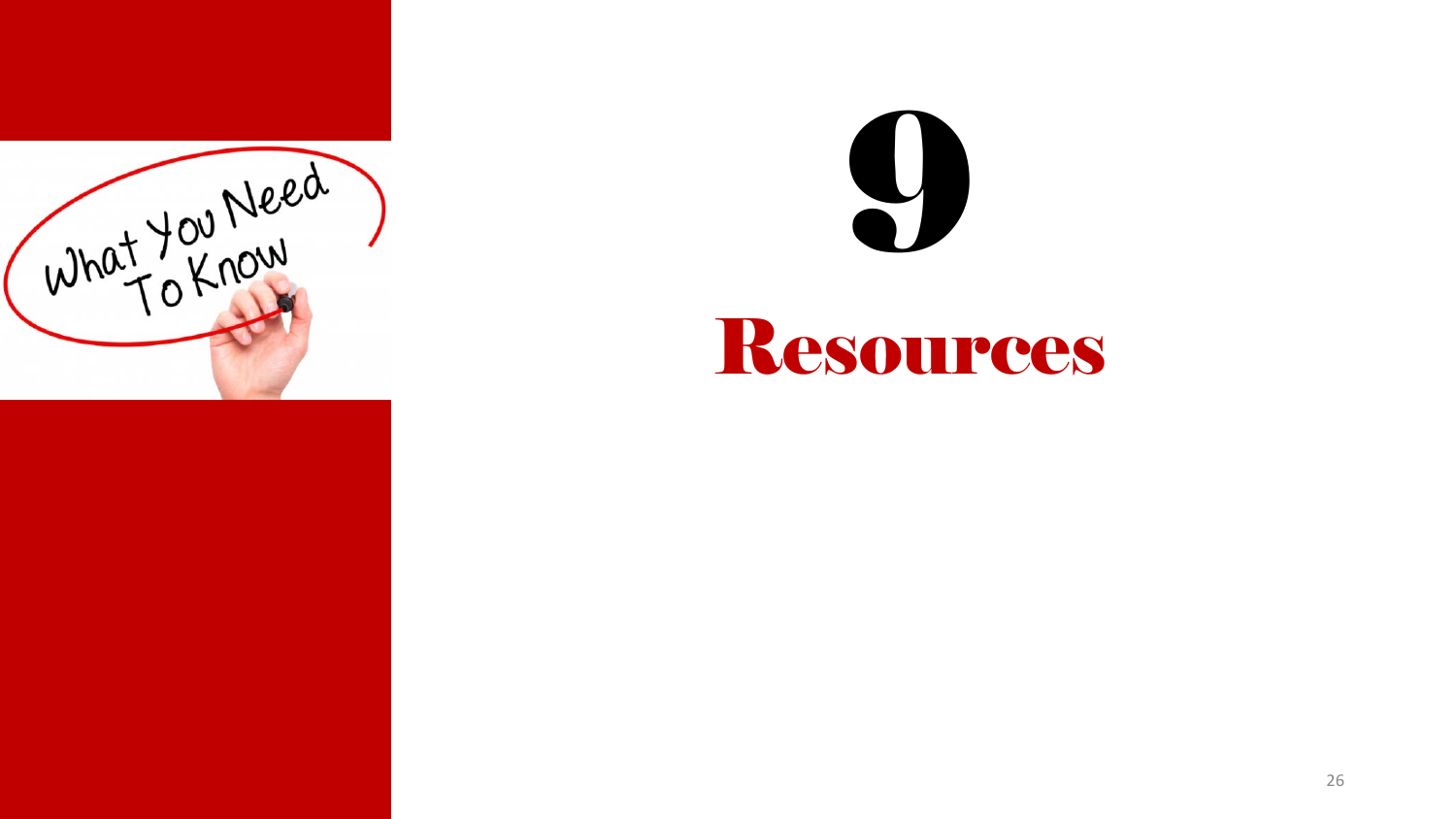

# Loan Forgiveness

#### **Releases you from the obligation to repay a portion or all of your student loan debt**

- **Federal, state, or local governments or agencies**
- Available after a certain number of years of service
- Public Service Loan Forgiveness
- National Health Service Corp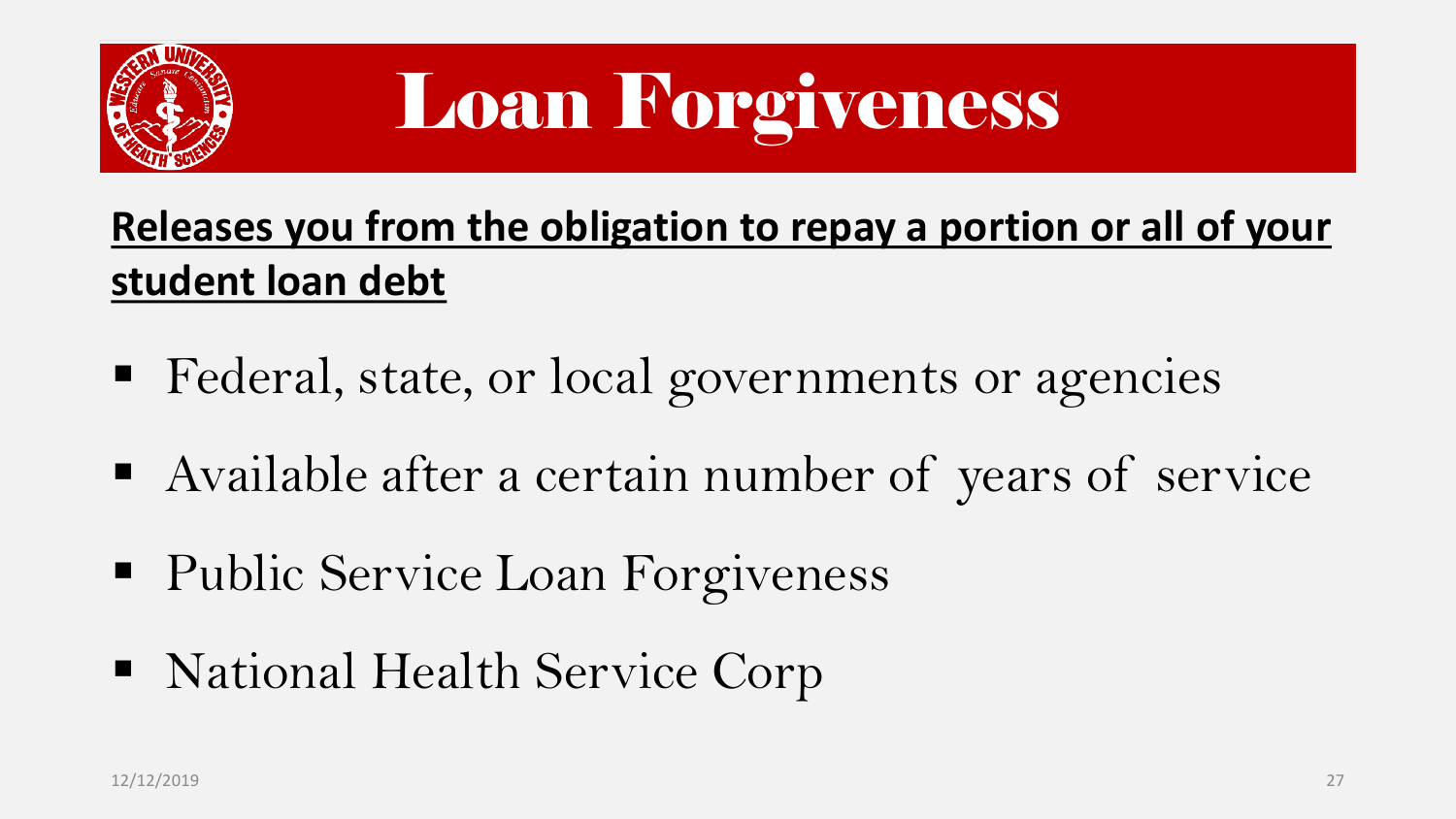

## Free Resources

- Department of  $ED Loan$  Servicers
- **[Federal Student Aid](https://studentaid.ed.gov/sa/repay-loans/understand/servicers)**
- **[Financing a Healthy Future](https://websites.westernu.edu/financial-literacy/)**
- **[Federal Student Loans](https://studentloans.gov/myDirectLoan/index.action)**
- **[Student Loan Borrower Assistance](http://www.studentloanborrowerassistance.org/repayment/)**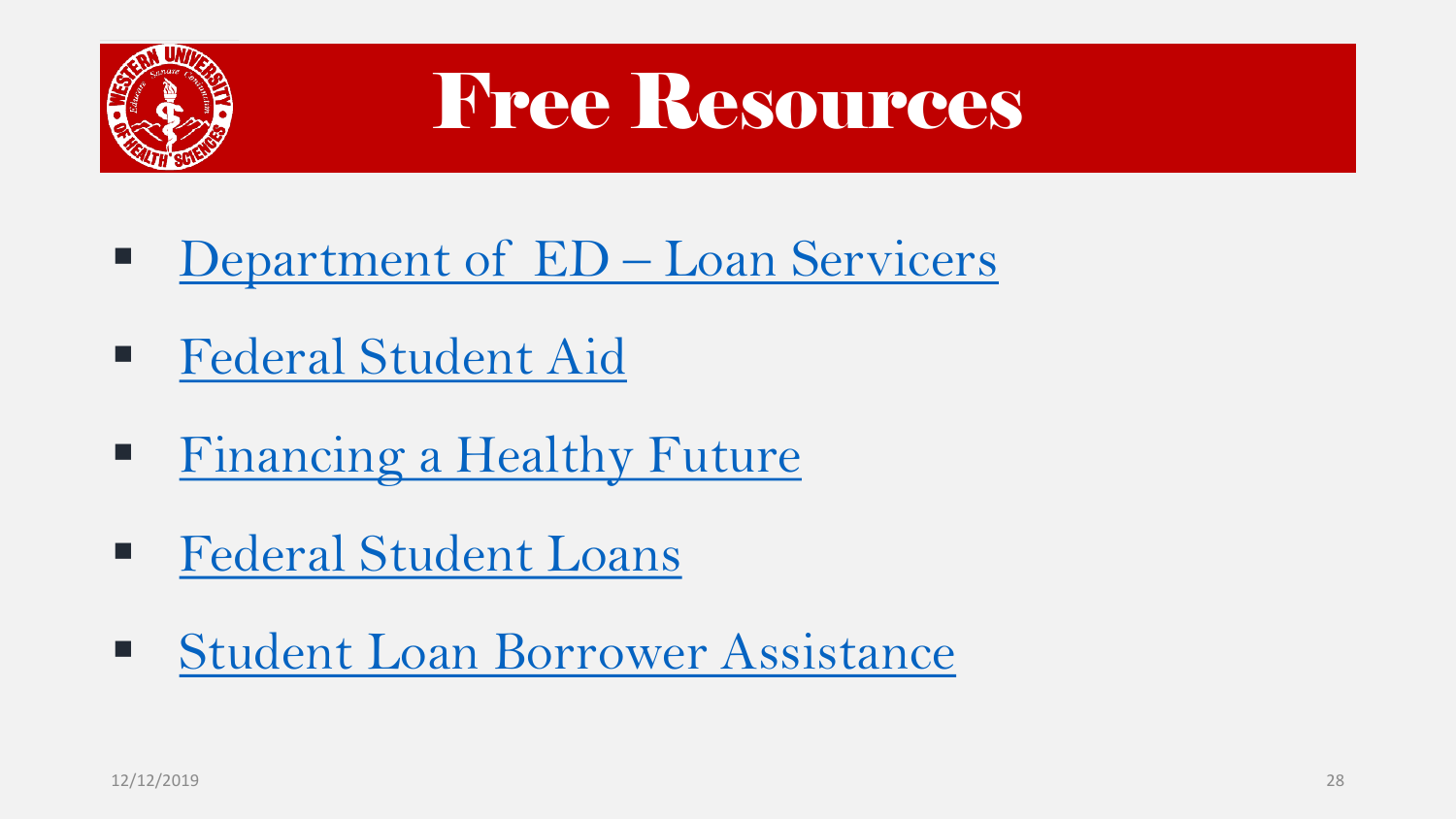

# Paid Resources

- Financial Planning (\$200 and up)
	- [Doctors without Quarters](http://www.dwoq.com/)
	- **[PG Presents](http://www.pgpresents.com/)**
	- **[Physicians Thrive](https://physiciansthrive.com/financial-planning-resources/)**
- Enhanced Loan Counseling (\$50 & up)
	- **[GreenPath Financial Wellness](http://www.greenpath.com/)**

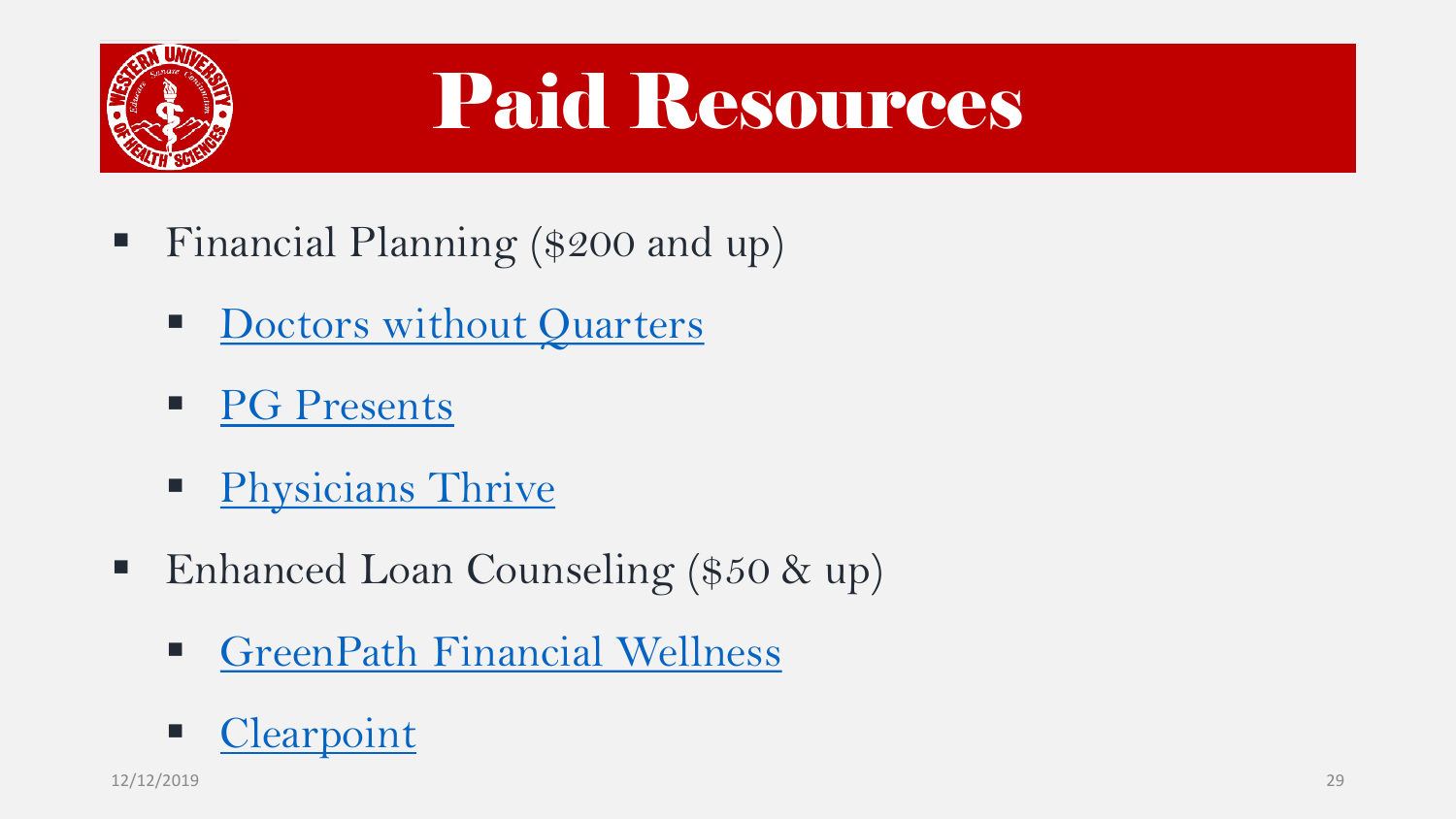#### Summary of Things To Do:

1. Federal loan borrowers

What You Need

- Complete the mandatory [Exit Counseling](https://studentloans.gov/myDirectLoan/index.action) online.
- Review your total debt at [NSLDS](https://nslds.ed.gov/nslds/nslds_SA/)
- Create a free account on your <u>loan servicer's</u> website as soon as possible
- Choose a <u>loan repayment plan</u> contact your <u>loan servicer</u>
- 2. Alternative loan borrowers
	- Contact each private lender
	- Review your [credit report](https://websites.westernu.edu/financial-literacy/wp-content/uploads/2015/08/ed_fund_free_credit_report.pdf) if you are unsure who the lender is
- 3. [Health Professional loan b](https://www.westernu.edu/financial/direct-loan-program-counseling/financial-loans-department-health/)orrowers
	- Review your account at [Heartland ECSI](https://www.heartlandecsi.com/)
- 4. Review **Financial Literacy**
- 5. Review "[Repaying Your Student Loans](https://www.westernu.edu/financial/direct-loan-program-counseling/financial-repay-loan/)"
- 6. Review free and paid resources